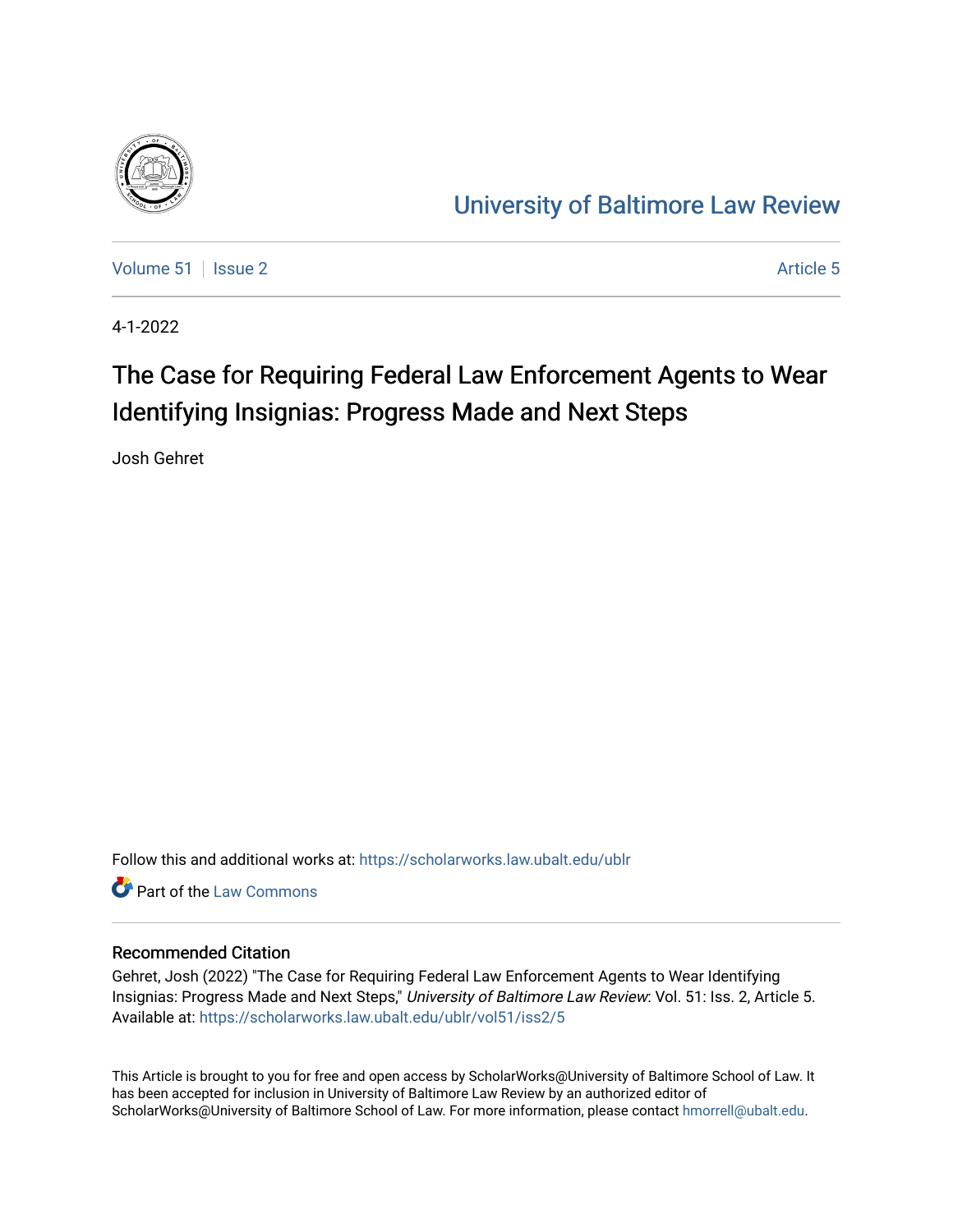## THE CASE FOR REQUIRING FEDERAL LAW ENFORCEMENT AGENTS TO WEAR IDENTIFYING INSIGNIAS: PROGRESS MADE AND NEXT STEPS

*Josh Gehret \**

| I. BRIEF OVERVIEW OF RECENT DEVELOPMENTS,                |     |
|----------------------------------------------------------|-----|
| CONGRESSIONAL ACTION, AND UNRESOLVED                     |     |
|                                                          | 276 |
|                                                          |     |
|                                                          |     |
| III. "CIVIL DISTURBANCE" INTERPRETATIONS BY              |     |
| <b>COURTS REFERS TO VIOLENT OCCURRENCES 284</b>          |     |
|                                                          |     |
|                                                          |     |
| IV. FEDERAL GOVERNMENT'S AUTHORITY TO                    |     |
| COMMAND LAW ENFORCEMENT AND LAW                          |     |
|                                                          |     |
| A. Statutory Authority of the Executive Branch288        |     |
|                                                          |     |
| V. REQUIRING LAW ENFORCEMENT TO WEAR                     |     |
| <b>IDENTIFICATION IS CONSISTENT WITH THE</b>             |     |
|                                                          |     |
| A. Fourth Amendment Not Implicated by Presence of        |     |
|                                                          |     |
| B. Chilled Speech and the First Amendment292             |     |
| C. Due Process Demands Notice of Litigation, Presuming   |     |
|                                                          |     |
| VI. OTHER JURISDICTIONS FAVOR GENERAL                    |     |
| <b>IDENTIFICATION OF LAW ENFORCEMENT294</b>              |     |
| A. The States Favor Identification of Law Enforcement294 |     |
| 1. States Requiring Identification for Officers295       |     |
| 2. States Requiring Identification of Certain Branches   |     |
|                                                          |     |
| 3. States That Prohibit Non-State Actors from            |     |
| Wearing Insignias Similar to State Badges297             |     |
| 4. States Requiring Identification by Body Cam           |     |
|                                                          |     |
|                                                          |     |
| VII. DEPARTMENT OF JUSTICE SUPPORTS GENERAL              |     |
| IDENTIFICATION OF LAW ENFORCEMENT301                     |     |
|                                                          |     |
|                                                          |     |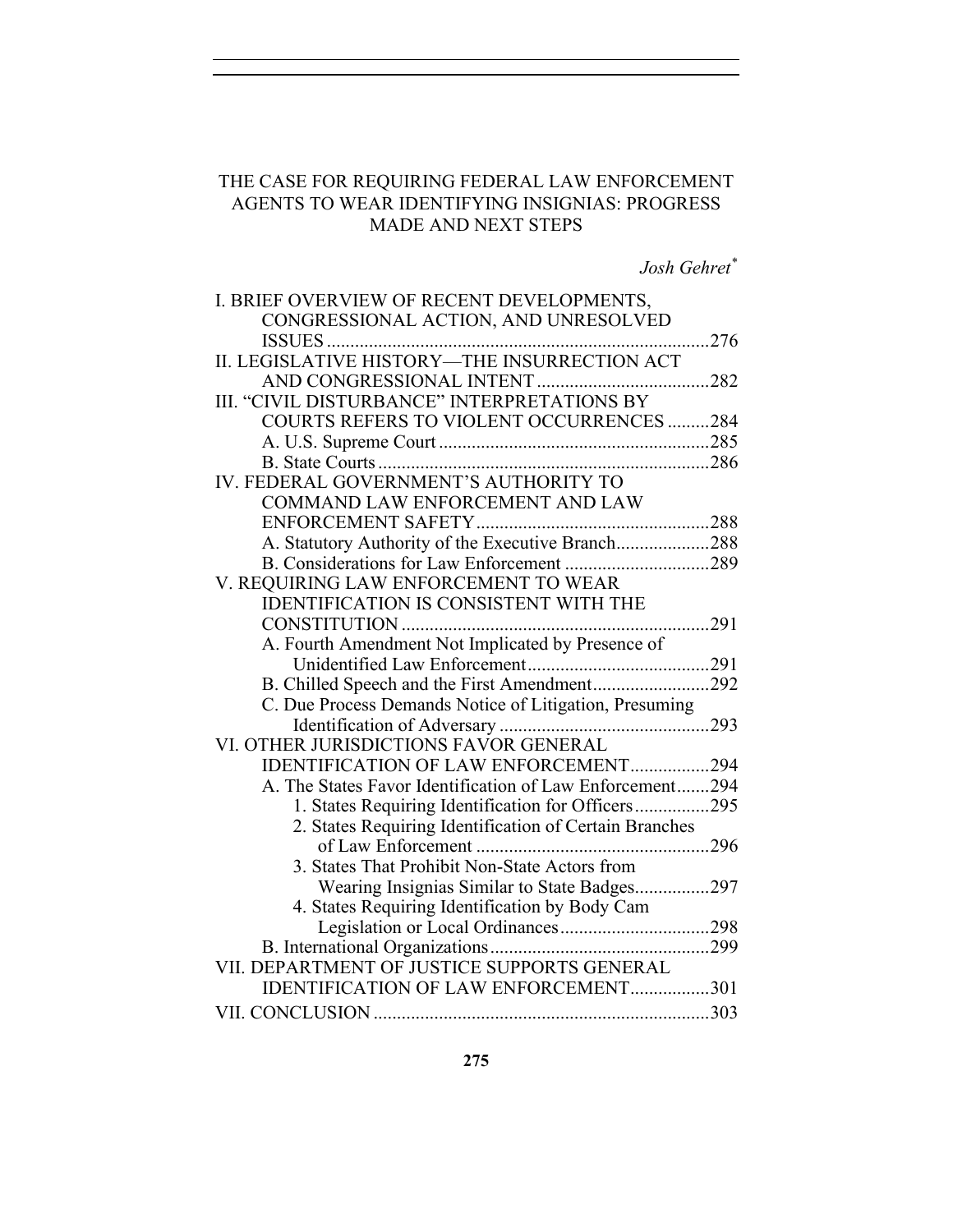## I. BRIEF OVERVIEW OF RECENT DEVELOPMENTS, CONGRESSIONAL ACTION, AND UNRESOLVED ISSUES

In the wake of George Floyd's murder on May 25th, 2020, thousands took to the streets across each of the fifty states to protest racism and the use of force by police.<sup>[1](#page-2-0)</sup> Mark Pettibone was thrust into the national spotlight when, while walking home from a protest, unknown federal officers threw him into an unmarked van.<sup>[2](#page-2-1)</sup> Inside the van, the officers held Pettibone's hands over his head and covered his face.<sup>[3](#page-2-2)</sup> They took Pettibone to the nearby federal courthouse, where he was photographed, searched, detained, and ultimately released ninety minutes later.<sup>[4](#page-2-3)</sup> The officers never identified themselves.[5](#page-2-4) In addition to Pettibone's abduction, videos surfaced showing heavily armed—and unidentified—individuals forcibly detaining protesters.<sup>[6](#page-2-5)</sup> An official from the Department of Homeland Security (DHS) later stated that federal agents used unmarked vehicles for the officers' safety.<sup>[7](#page-2-6)</sup>

<span id="page-2-2"></span>3. Levinson & Wilson, *supra* note 2.

<span id="page-2-0"></span>J.D. Candidate, 2023, University of Baltimore School of Law; B.A., English, May 2014, University of Maryland, Baltimore County; B.A., Ancient Studies, May 2014, University of Maryland, Baltimore County. I would like to thank Professor Kimberly Wehle for her support and guidance throughout the writing process. I also offer my sincerest thanks to my colleagues and friends on University of Baltimore Law Review for their dedication to ensuring an excellent final product. Finally, a special thank you to my wonderful husband for his tireless support during my studies.

<sup>1.</sup> Janie Haseman et al., *Tracking Protests Across the USA in the Wake of George Floyd's Death*, USA TODAY, https://www.usatoday.com/in-depth/graphics/2020/06/ 03/map-protests-wakegeorge-floyds-death/5310149002/ [https://perma.cc/NT2Z-XVJ4] (June 18, 2020, 6:48 PM).

<span id="page-2-1"></span><sup>2.</sup> Jonathan Levinson & Conrad Wilson, *Federal Law Enforcement Use Unmarked Vehicles to Grab Protesters off Portland Streets*, OPB, https://www.opb.org/ news/article/federal-law-enforcement-unmarked-vehicles-portland-protesters/ [https://perma.cc/MTJ6-QATA] (July 16, 2020, 7:46 PM); Alex Ward, *The Unmarked Federal Agents Arresting People in Portland, Explained*, VOX (July 20, 2020, 6:30 PM), https://www.vox.com/2020/7/20/21328387/portland-protests-unmarked-arresttrump-wold [https://perma.cc/8JXW-LHTR].

<span id="page-2-3"></span><sup>4.</sup> *Id.*

<span id="page-2-4"></span><sup>5.</sup> *Id.*

<span id="page-2-5"></span><sup>6.</sup> Eleven Films (@Eleven\_Films), TWITTER (Jul. 16, 2020, 11:32 PM), https://twitter.com/Eleven\_Films/status/1283967750981873670 [https://perma.cc/TAX2-7M38]; Eliott C. McLaughlin, *Portland Protests Remain Largely Peaceful Until Night Falls and Police are Targeted, Authorities Say*, CNN, https://www.cnn.com/2020/09/27/us/portland-protests-proud-boys-antifablm/index.html [https://perma.cc/6Z4H-4E9V] (Sept. 28, 2020, 3:02 PM).

<span id="page-2-6"></span><sup>7.</sup> Jonathan Levinson et. al., *Federal Officers Use Unmarked Vehicles to Grab People in Portland, DHS Confirms*, NPR (July 17, 2020, 1:04 PM), https://www.npr.org/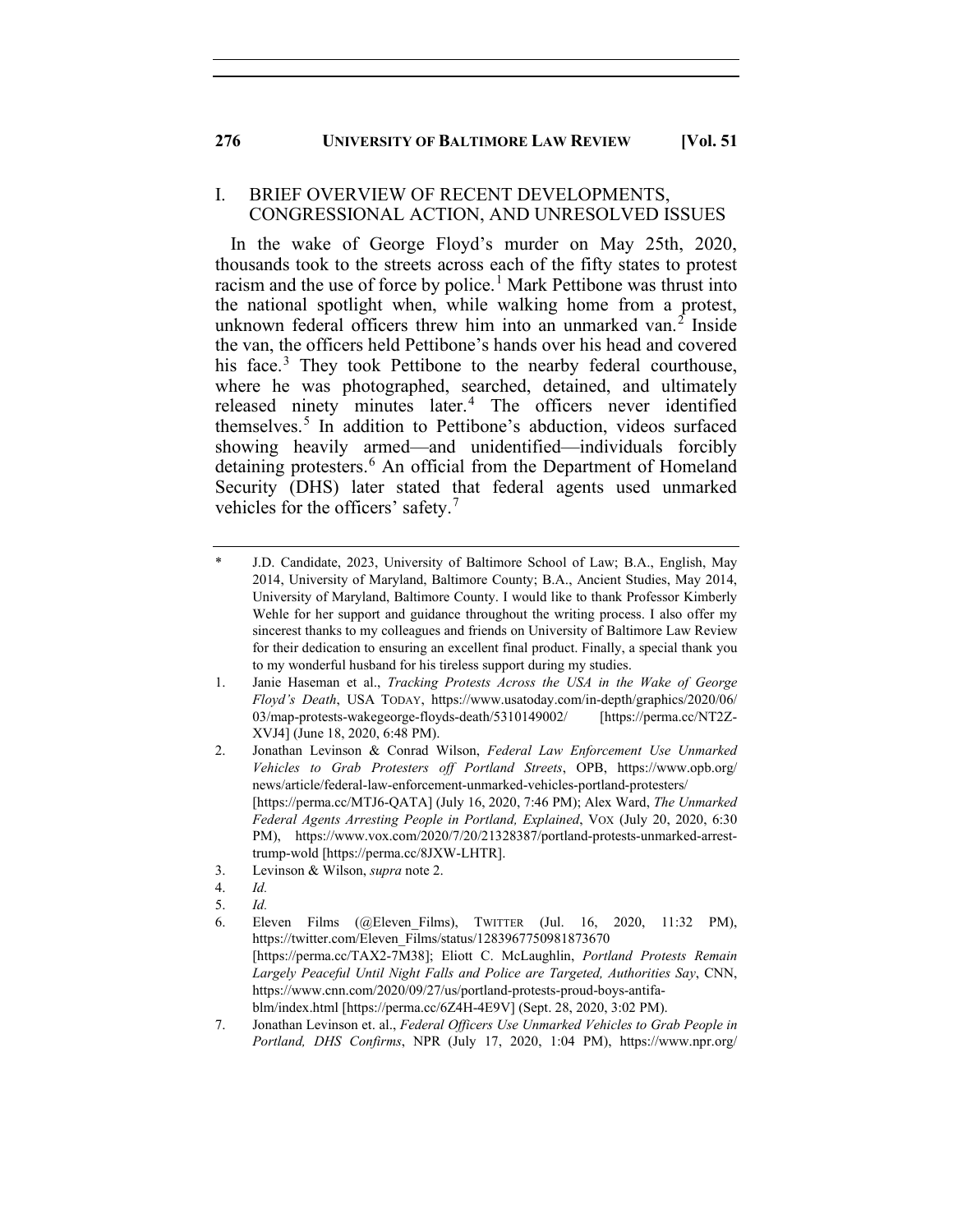The presence of unidentified federal troops was not limited to isolated incidents.<sup>[8](#page-3-0)</sup> Federal agents in Washington, D.C. were openly hostile when asked by reporters to identify the agency they worked for.[9](#page-3-1) In early June 2020, Department of Justice officials held a press conference to discuss the administration's response to George Floyd's death.<sup>[10](#page-3-2)</sup> When asked whether federal law enforcement agencies had been instructed not to identify themselves, one official stated he was unaware of any such instructions<sup>11</sup>: "I probably should have done a better job of marking them nationally as  $\lceil \text{an} \rceil$  agency."<sup>[12](#page-3-4)</sup> Attorney General William Barr explained that federal agents are not legally required to wear identifying insignias that display officer names.<sup>[13](#page-3-5)</sup> Later that day, Nancy Pelosi sent a letter to President Trump expressing concern about the "increased militarization" and presence of unidentified law enforcement officers.<sup>[14](#page-3-6)</sup>

- <span id="page-3-2"></span><span id="page-3-1"></span>9. Ford, *supra* note 8; Almasy, *supra* note 8.
- 10. William Barr & Chris Wray, Dep't of Just., Remarks on George Floyd's Death and Civil Unrest (June 4, 2020), *transcribed at* https://www.rev.com/blog/transcripts/ william-barr-chris-wray-doj-press-conference-transcript-on-george-floyd-death [https://perma.cc/5BTU-8FKD].
- <span id="page-3-3"></span>11. *Id.*
- 12. *Id.* (referring to Bureau of Prisons personnel).
- <span id="page-3-5"></span><span id="page-3-4"></span>13. *Id.* At the press conference, Barr stated,

Now, in the federal system, we don't wear badges with our name. I mean, the agents don't wear badges and their names . . . which many civilian police agents, I mean, non-federal police agencies, do. And I could understand why some of these individuals simply wouldn't want to talk to people about who they are . . . .

*Id.*

<sup>2020/07/17/892277592/</sup>federal-officers-use-unmarked-vehicles-to-grab-protesters-inportland [https://perma.cc/D5YE-S9CV]; McLaughlin, *supra* note 6; *see also* discussion *infra* Part IV.B.

<span id="page-3-0"></span><sup>8.</sup> Matt Ford, *America Has a Secret Police Problem*, THE NEW REPUBLIC (June 27, 2020), https://newrepublic.com/article/158322/america-secret-police-problem [https://perma.cc/Q5FT-MU28]; Steve Almasy, *Some Law Enforcement Officers at Protests Have No Badges and Some Have Covered Them. City Officials Say that is Unacceptable*, CNN, https://www.cnn.com/2020/06/05/politics/law-enforcementbadges-protests/index.html [https://perma.cc/VM26-9HPN] (June 5, 2020, 10:38 PM); *see* Eleven Films, *supra* note 6.

<span id="page-3-6"></span><sup>14.</sup> Press Release, Nancy Pelosi, Speaker, House of Representatives, Pelosi Sends Letter to President Trump on Deployment of Troops & Unidentified Law Enforcement Personnel in Nation's Capital (June 4, 2020), https://www.speaker.gov/newsroom/ 6420-0 [https://perma.cc/HC2B-CWEC].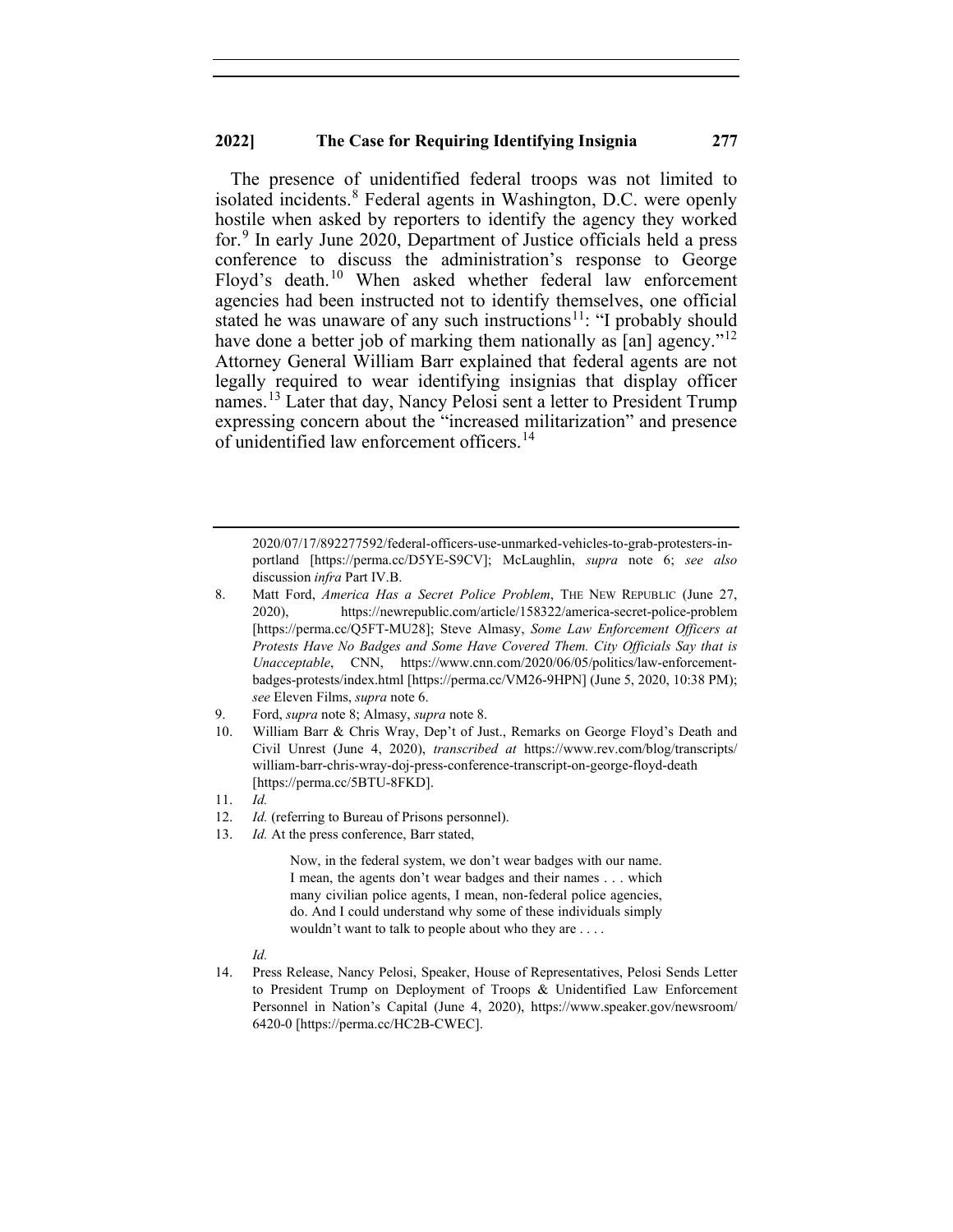The lack of transparency regarding the unidentified agents sparked criticism.[15](#page-4-0) Their presence raised questions about distinguishing between state-sanctioned actors and private vigilantes.<sup>[16](#page-4-1)</sup> Similar concerns were raised about state interference with those exercising their First Amendment rights.<sup>[17](#page-4-2)</sup> Congress took these concerns seriously<sup>[18](#page-4-3)</sup> by adding an amendment to the National Defense Authorization Act (NDAA) that required federal law enforcement to wear identifying insignias when policing civil disturbances.<sup>[19](#page-4-4)</sup> The NDAA passed on New Year's Day 2021 over a veto by President Trump.[20](#page-4-5)

The legislation requires that whenever members of the armed forces, National Guard, or other federal law enforcement personnel "provide support to Federal authorities to respond to a civil disturbance," they must "visibly display" the identity of the individual and the name of the federal agency they serve.<sup>[21](#page-4-6)</sup> There is an exception for undercover agents.<sup>[22](#page-4-7)</sup> The badge requirement only applies when agents "respond to a civil disturbance."<sup>[23](#page-4-8)</sup> The statute

- 17. *See, e.g.*, Wehle, *supra* note 15.
- <span id="page-4-3"></span><span id="page-4-2"></span>18. *See* Catie Edmondson, *House Passes Defense Bill Overwhelmingly, Defying Trump's Veto Threat*, N.Y. TIMES (Dec. 8, 2020), https://www.nytimes.com/2020/12/08/us/ politics/house-military-bill-confederate-base-names-trump.html [https://perma.cc/Q4GG-9TXC].
- <span id="page-4-4"></span>19. H.R. REP. NO. 116-457, at 224 (2020); William M. (Mac) Thornberry National Defense Authorization Act for Fiscal Year 2021, Pub. L. No. 116-283, 134 Stat. 3388, 3860 (to be codified at 10 U.S.C. § 723) [hereinafter NDAA]; *see also* discussion *infra* Part II.
- <span id="page-4-5"></span>20. *E.g.*, John Haltiwanger, *GOP-Led Senate Delivers First Successful Veto Override of Trump's Presidency in Fight Over Defense Bill During His Final Weeks in Office*, BUSINESS INSIDER (Jan. 1, 2021, 2:35 PM), https://www.businessinsider.com/senategives-trump-first-veto-override-defense-spending-bill-2021-1 [https://perma.cc/65JS-ZLL9]. Trump's veto was on grounds unrelated to the inclusion of the language requiring law enforcement to wear insignias. *See* Amanda Macias, *Trump Vetoes Colossal \$740 Billion Defense Bill, Breaking with Republican-Led Senate*, CNBC, https://www.cnbc.com/2020/12/23/trump-vetoes-740-billion-ndaa-defense-bill.html [https://perma.cc/36QP-UMRE] (Dec. 24, 2020, 8:35 PM).
- <span id="page-4-6"></span>21. NDAA, *supra* note 19, § 723(a).
- 22. *Id.* § 723(b).
- <span id="page-4-8"></span><span id="page-4-7"></span>23. *Id.* § 723(a); Clevenger *supra* note 16.

<span id="page-4-0"></span><sup>15.</sup> *E.g.*, Kimberly Wehle, *Anonymous Police Threaten People's Freedom to Assemble*, THE HILL (June 12, 2020, 10:30 AM), https://thehill.com/opinion/judiciary/502419 anonymous-police-threatens-peoples-freedom-to-assemble [https://perma.cc/ME73- NSWL].

<span id="page-4-1"></span><sup>16.</sup> *See* Andrew Clevenger, *Issues Linger After House Armed Services' Smooth NDAA Markup*, ROLL CALL (July 6, 2020, 6:32 AM), https://www.rollcall.com/2020/07/06/ issues-linger-after-house-armed-services-smooth-ndaa-markup/ [https://perma.cc/7C7C-EBWN].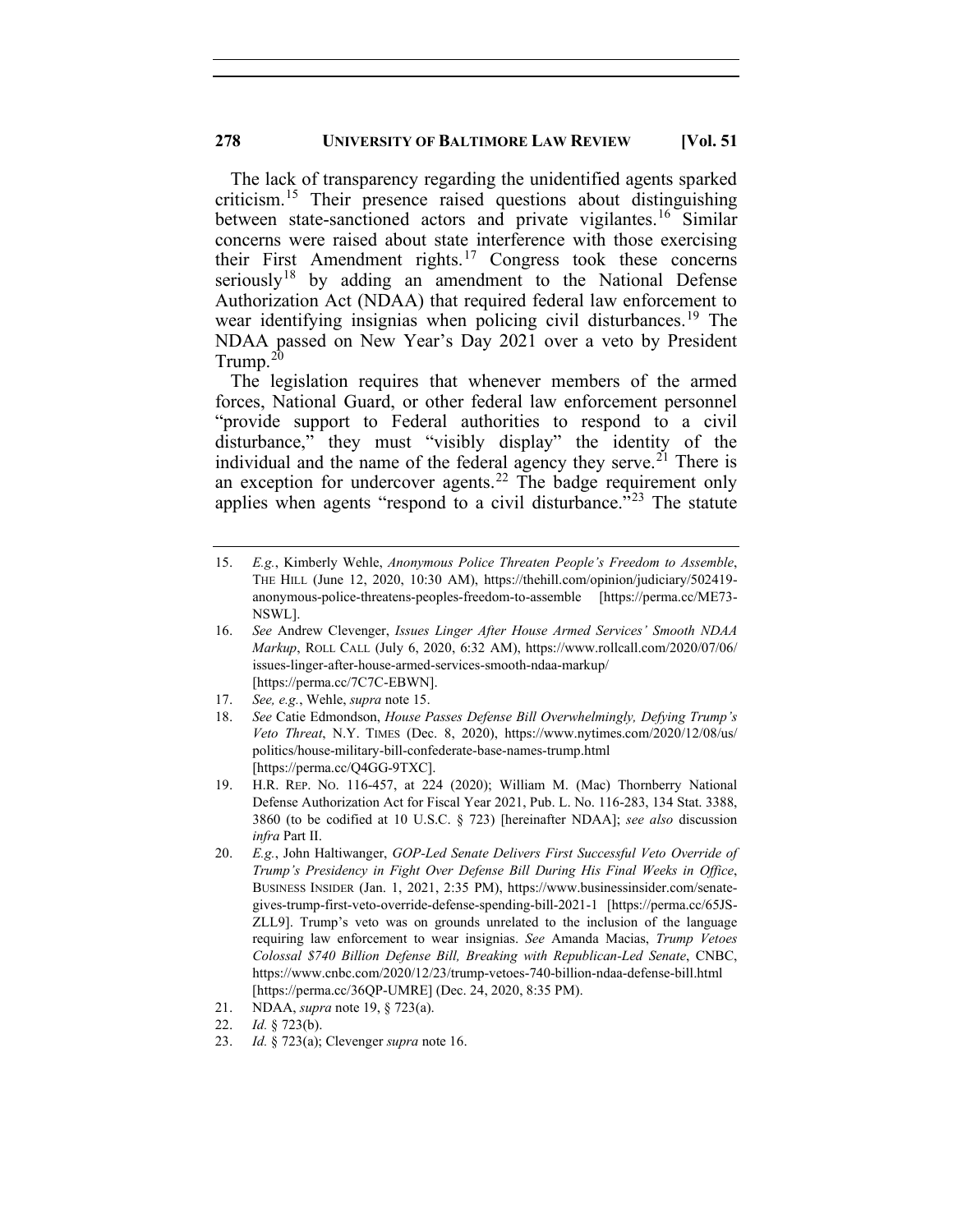suggests that the Legislature did not intend an identification requirement for federal law enforcement in all circumstances.<sup>[24](#page-5-0)</sup> This leaves an unanswered—and essential—question: what is a "civil disturbance?"

On January 6, 2021, days after the legislation passed, a hoard of rioters stormed the United States Capitol.<sup>[25](#page-5-1)</sup> Without badges, distinguishing between the armed National Guard activated by D.C. Mayor Bowser and "incognito" members of the Proud Boys and other armed protestors dressed in militaristic regalia would be impossible.<sup>[26](#page-5-2)</sup> In response to the horrifying breach of the Capitol, the National Guard sent over 25,000 troops to D.C. in advance of President Biden's inauguration.<sup>[27](#page-5-3)</sup> After the peaceful transition of power, 7,000 troops remained in D.C. through the end of the month.<sup>[28](#page-5-4)</sup> The January 6th insurrection<sup>[29](#page-5-5)</sup> was undoubtedly a civil

<span id="page-5-3"></span>27. Press Release, National Guard, 25K Authorized; 50 States, Three Territories and DC Supporting Presidential Inauguration (Jan. 15, 2021), https://www.nationalguard.mil/ Resources/Press-Releases/Article/2474123/25k-authorized-50-states-threeterritoriesand-dc-supporting-presidential-inaug/ [https://perma.cc/C83H-MXKP]; *see also*  Matthew S. Schwartz, *Up to 25,000 Troops Descend on Washington for Biden's Inauguration*, NPR (Jan. 16, 2021, 2:46 PM), https://www.npr.org/sections/ insurrection-at-the-capitol/2021/01/16/957642610/unprecedented-number-oftroopsdescend-on-washington-d-c-for-bidens-inauguration [https://perma.cc/5ANH-KU9L] ("[The] swearing-in of President-elect Joe Biden will see the biggest security presence of any inauguration in U.S. history.").

<span id="page-5-0"></span><sup>24.</sup> *See* NDAA, *supra* note 19, § 723(a).

<span id="page-5-1"></span><sup>25.</sup> Dan Barry & Sheera Frenkel, *'Be There. Will be Wild!': Trump All but Circled the Date*, N.Y. TIMES, https://www.nytimes.com/2021/01/06/us/politics/capitol-mobtrump-supporters.html [https://perma.cc/EHB3-Y284] (July 27, 2021).

<span id="page-5-2"></span><sup>26.</sup> *D.C. National Guard to Activate Hundreds of Troops for Pro-Trump Demonstration*, CBS (Jan. 4, 2021, 12:36 PM), https://www.cbsnews.com/news/dc-nationalguard-activating-hundreds-of-troops-for-pro-trump-demonstration/ [https://perma.cc/28LP-HZS2]; Kaelan Deese, *Proud Boys to Attend Jan 6. DC Rallies 'Incognito'*, THE HILL (Jan. 2, 2021, 11:12 AM), https://thehill.com/homenews/news/532362-proud-boys-to-attend-jan-6-dc-ralliesincognito [https://perma.cc/KB27-NTUR]; *see also* Michael Biesecker et al., *Records Show Fervent Trump Fans Fueled US Capitol Takeover*, AP NEWS (Jan. 10, 2021), https://apnews.com/article/us-capitol-trump-supporters-1806ea8dc15a2c04f2a68acd6b55cace [https://perma.cc/3FR4-SKV2].

<span id="page-5-4"></span><sup>28.</sup> Howard Altman, *26,000 National Guard Troops Came to DC and Protected the Inauguration Without Incident. Now the Drawdown Begins*, MILITARYTIMES (Jan. 21, 2021), https://www.militarytimes.com/news/your-military/2021/01/21/26000 national-guard-troops-came-to-dc-to-protect-the-inauguration-now-the-drawdownbegins/ [https://perma.cc/4DTP-SGMN].

<span id="page-5-5"></span><sup>29.</sup> In this comment, I take no position on whether the events of January 6, 2021 constituted an insurrection for legal purposes, only that the events constituted a civil disturbance. By some definitions, the events of January 6 appear to meet the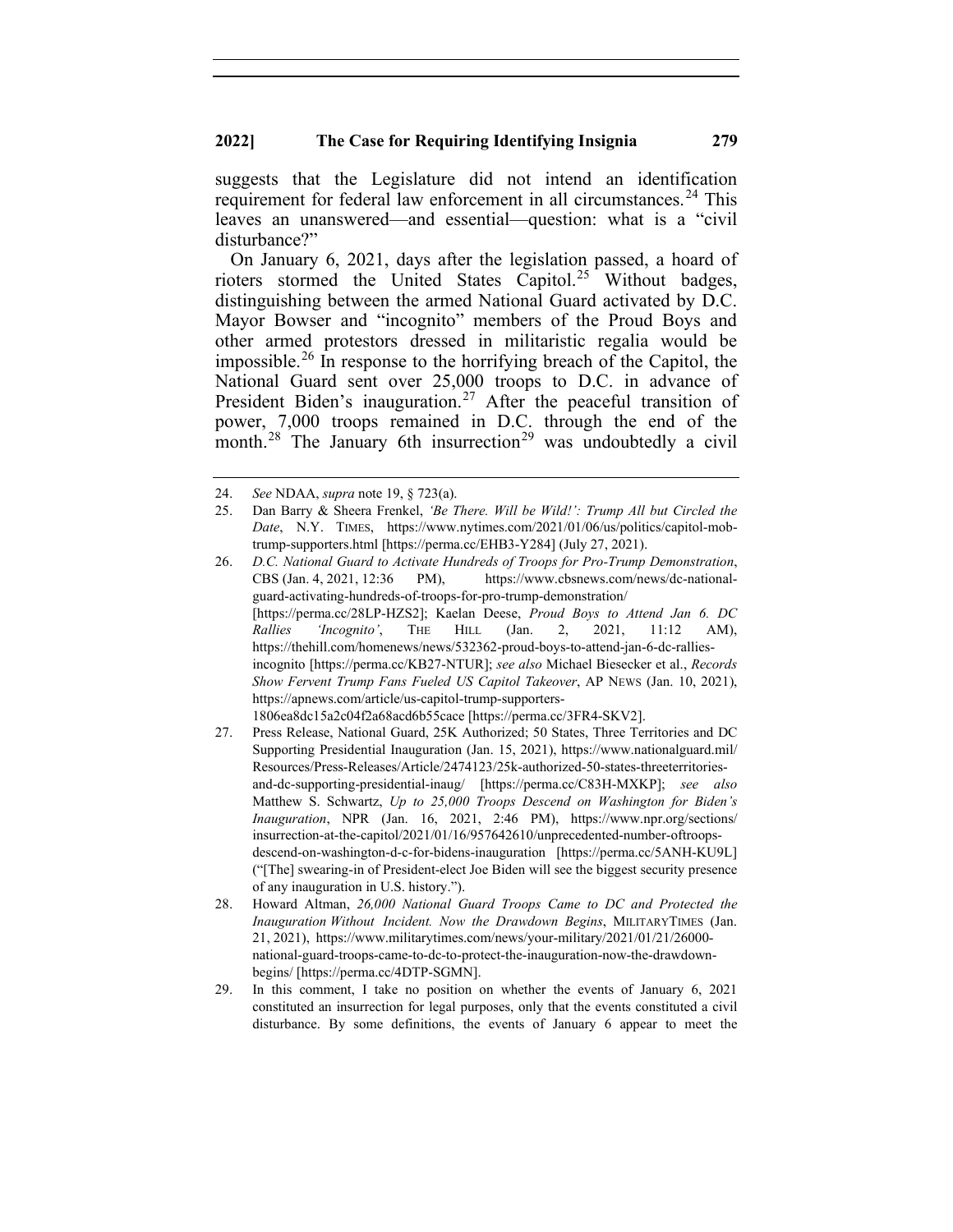disturbance; $30$  however, would the presence of the National Guard at the inauguration or their continued presence to keep the peace constitute a "respon[se] to a civil disturbance," thus triggering the badge requirements? $31$  The law is uncertain.

The country desperately needs this legislation.<sup>[32](#page-6-2)</sup> A lack of identification, coupled with incidents of police action against the press<sup>[33](#page-6-3)</sup> and ordinary citizens,  $34$  as well as the events of January 6th,

- <span id="page-6-0"></span>30. *See infra* Part III (discussing civil disturbance).
- <span id="page-6-1"></span>31. Altman, *supra* note 28; NDAA, *supra* note 19, § 723(a).

- <span id="page-6-3"></span>33. Marc Tracy & Rachel Abrams, *Police Target Journalists as Trump Blames 'Lamestream Media' for Protests*, N.Y. TIMES, https://www.nytimes.com/2020/06/ 01/business/media/reporters-protests-george-floyd.html [https://perma.cc/4Y29- CCUX] (Mar. 10, 2021).
- <span id="page-6-4"></span>34. *See, e.g.*, Eric Umansky, *My Family Saw a Police Car Hit a Kid on Halloween. Then I Learned How NYPD Impunity Works.*, PROPUBLICA (June 23, 2020, 5:00 AM), https://www.propublica.org/article/my-family-saw-a-police-car-hit-a-kid-onhalloween-then-i-learned-how-nypd-impunity-works [https://perma.cc/FP8P-YPK2]; Phil Helsel, *Man, 75, Shoved to Ground by Buffalo Police During Protest is Released from Hospital*, NBC NEWS (July 1, 2020, 2:56 AM), https://www.nbcnews.com/news/us-news/man-75-shoved-ground-buffalo-policeduring-protest-releasedhospital-n1232630 [https://perma.cc/Q8V9-9RNJ].

requirements constituting an insurrection, while other definitions require some level of organization as opposed to mob violence. *Compare Insurrection*, OXFORD ENGLISH DICTIONARY (2d ed. 1989), https://www.oed.com/view/Entry/97285 [https://perma.cc/5V8U-W5GX ] (last visited Mar. 7, 2022) ("The action of rising in arms or open resistance against established authority or governmental restraint."), *with Insurrection*, BLACK'S LAW DICTIONARY (11th ed. 2019) (quoting 77 C.J.S. *Riot; Insurrection* § 29, at 579 (1994)) ("Insurrection is distinguished from . . . mob violence by the fact that in insurrection there is an organized and armed uprising against authority or operations of government, while crimes growing out of mob violence, however serious . . . are simply unlawful acts in disturbance of the peace which do not threaten the stability of the government  $\dots$ ."). It may be that the events of January 6 satisfy both definitions. At the time of publication, the House investigation is ongoing. *See, e.g.*, Press Release, Thompson & Cheney Statement on Bannon Indictment, Select Committee to Investigate the January 6th Attack on the United States Capitol (Nov. 12, 2021), https://january6th.house.gov/news/pressreleases/thompson-cheney-statement-bannon-indictment-0 [https://perma.cc/3JXY-8E8A] ("Steve Bannon's indictment should send a clear message to anyone who thinks they can ignore the Select Committee or try to stonewall our investigation: no one is above the law."); *see also* Jill Lepore, *What Should We Call the Sixth of January?*, THE NEW YORKER (Jan. 8, 2021), https://www.newyorker.com/news/dailycomment/what-should-we-call-the-sixth-of-january [https://perma.cc/6RSY-38SE] (describing the "vexed racial history" of the term "insurrection").

<span id="page-6-2"></span><sup>32.</sup> *See* Kimberly Wehle & Joshua Gehret, *Unnamed Law Enforcement Banned Under the New NDAA*, THE HILL (Jan. 5, 2021, 1:30 PM), https://thehill.com/opinion/nationalsecurity/532676-unnamed-law-enforcement-banned-under-the-new-ndaa [https://perma.cc/43ZE-HKEB].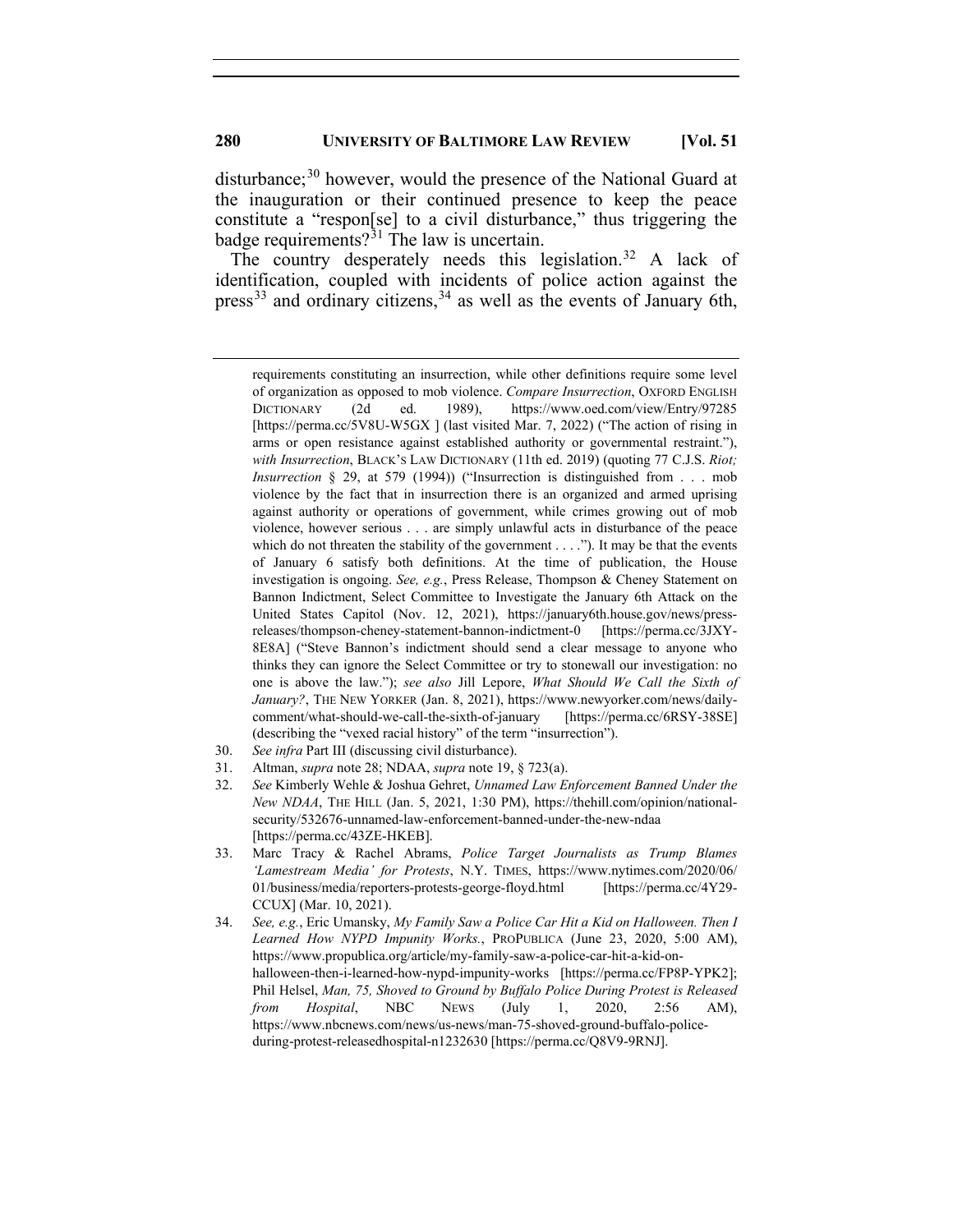damaged trust between the police and the public.<sup>[35](#page-7-0)</sup> However, Congress must go further.<sup>[36](#page-7-1)</sup> The law requiring federal law enforcement to wear identification only applies when officers are sent in "respon[se] to a civil disturbance."<sup>[37](#page-7-2)</sup> Why should the requirement be limited, allowing federal law enforcement to go unidentified as long as there is no disturbance?<sup>[38](#page-7-3)</sup> Pettibone was not involved in or around a civil disturbance when he was taken, he was on his way home.<sup>[39](#page-7-4)</sup> Would the new law protect him?<sup>[40](#page-7-5)</sup> Would it apply to the extended presence of the National Guard troops in D.C. after the insurrection?<sup>[41](#page-7-6)</sup> It is far from certain that a court would interpret the language in a way that would provide broader protection.[42](#page-7-7) Because the state of the law is unclear, it is Congress's responsibility to expand the law and require federal officers to wear identification any time they perform their duties in public.<sup>[43](#page-7-8)</sup>

This Comment will make the case for strengthening the law to apply to federal law enforcement whenever they publicly perform policing tasks. First, in Part II, this Comment will examine the legislative history of the applicable language in the NDAA.<sup>[44](#page-7-9)</sup> Next, Part III will explore how courts have construed "civil disturbance" and argue for a broader interpretation of the language.<sup>[45](#page-7-10)</sup> Part IV will address the federal power to command and deputize law enforcement officers, and some of the vulnerabilities law enforcement may have under the badge requirement.<sup>[46](#page-7-11)</sup> This Comment will then explore how constitutional protections will be furthered through strengthening the

<span id="page-7-0"></span>35. Aimee Ortiz, *Confidence in Police Is at a Record Low, Gallup Survey Finds*, N.Y. TIMES (Aug. 12, 2020), https://www.nytimes.com/2020/08/12/us/gallup-pollpolice.html [https://perma.cc/B2QL-7NBY] ("[W]hat Dr. Goff found most noteworthy is that now a majority does not have confidence in law enforcement. That's 'unprecedented in this country,' he said, and it creates a problem for public safety because compliance with the law 'begins with trust in it, and not fear of it.'").

- <span id="page-7-5"></span>40. *See* NDAA, *supra* note 19, § 723(a); *infra* Part III.
- <span id="page-7-6"></span>41. *See* NDAA, *supra* note 19, § 723(a); Altman, *supra* note 28; *infra* Part III.
- 42. *See infra* text accompanying notes 93–101.
- <span id="page-7-9"></span><span id="page-7-8"></span><span id="page-7-7"></span>43. *See infra* Part III.
- 44. *See infra* Part II.
- <span id="page-7-10"></span>45. *See infra* Part III.
- <span id="page-7-11"></span>46. *See infra* Part IV.

<span id="page-7-1"></span><sup>36.</sup> *See* discussion *infra* Part II, III.

<span id="page-7-2"></span><sup>37.</sup> NDAA, *supra* note 19, § 723(a).

<span id="page-7-3"></span><sup>38.</sup> *See* Barr & Wray, *supra* note 10. Comments made by Michael Carjaval suggest it is normal for federal officers not to wear identification. *Id.* This could raise problems in other situations, as documented instances of police abuse do not always occur at civil disturbances. *See, e.g.*, Ford, *supra* note 8.

<span id="page-7-4"></span><sup>39.</sup> Levinson & Wilson, *supra* note 2.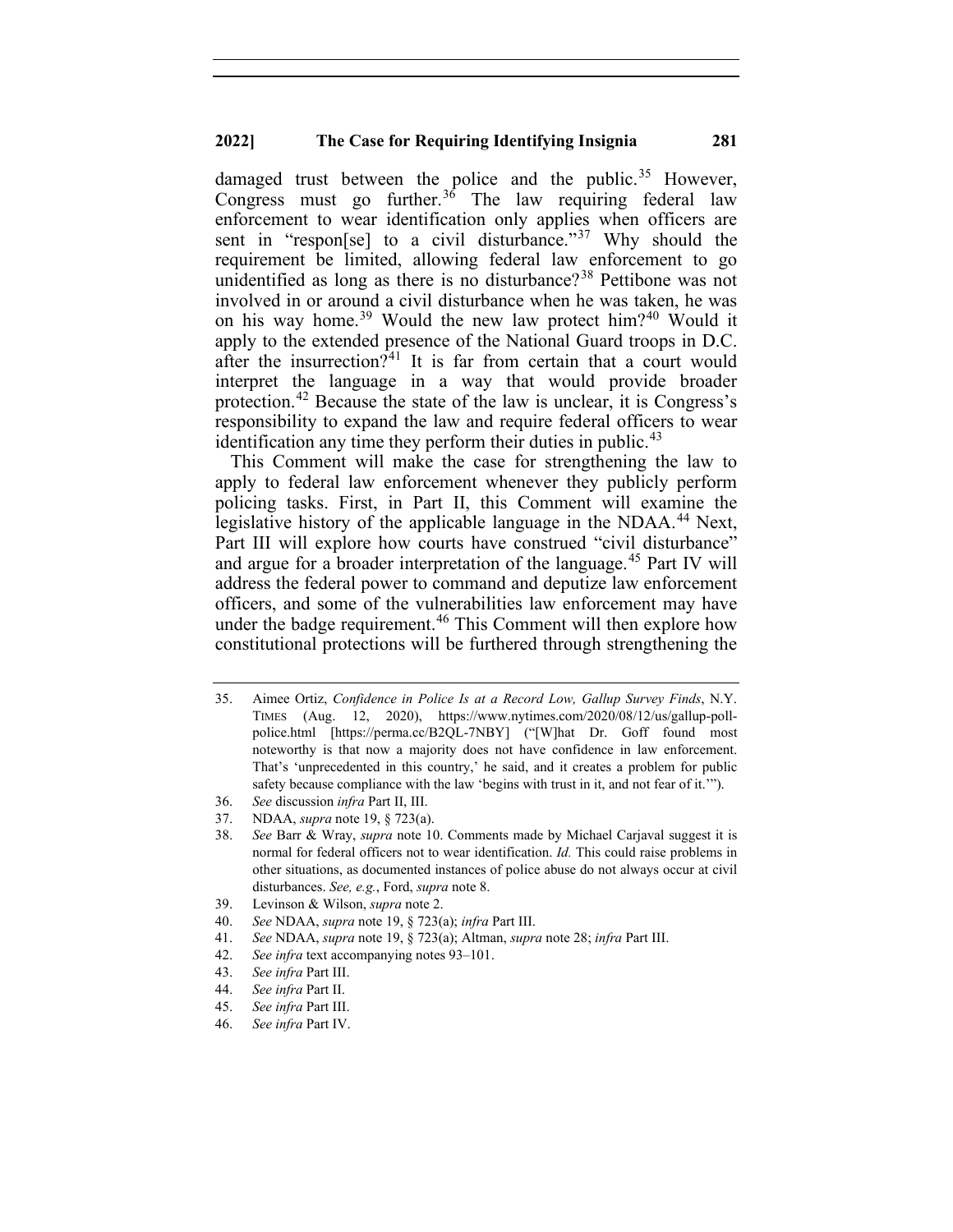legislation in Part  $V^{47}$  $V^{47}$  $V^{47}$ . The approach of the states and of international organizations will be examined in Part VI.[48](#page-8-1) Finally, this Comment will conclude with the approach the Justice Department took towards policing issues in Ferguson, Missouri and the implications that approach has for identification.<sup>[49](#page-8-2)</sup>

## II. LEGISLATIVE HISTORY—THE INSURRECTION ACT AND CONGRESSIONAL INTENT

While the general events leading to the identification requirement have been addressed,<sup>[50](#page-8-3)</sup> a more thorough examination of the legislative history of the NDAA is instructive.<sup>[51](#page-8-4)</sup> This is best done by exploring the bipartisan nature of the legislation and the considerations made for both law enforcement and the public.<sup>[52](#page-8-5)</sup> The history of the NDAA further clarifies why Congress needs to take additional action. [53](#page-8-6)

Prior to Representative Chrissy Houlahan's amendment to the NDAA, legislators introduced bills to both the House and the Senate that would require federal law enforcement to display identification.<sup>[54](#page-8-7)</sup> The stated purposes of the legislation was to promote accountability of law enforcement, protect the rights of protestors, and help the public distinguish law enforcement officers from vigilantes.[55](#page-8-8) Both bills were scrapped when Houlahan, a Pennsylvania Democrat, proposed an amendment to the defense

- 50. *See supra* Part I.
- <span id="page-8-5"></span><span id="page-8-4"></span>51. *See infra* text accompanying notes 54–70.
- 52. *See* 116 CONG. REC. H3508-09 (daily ed. July 20, 2020) (statements of Reps. Houlahan & Mitchell); H.R. REP. NO. 116-457, at 224 (2020); Spencer Ackerman, *Incognito Cops Roamed the Streets Amid Summer Protests. The Defense Bill Will Put a Stop to it.*, DAILY BEAST (Dec. 8, 2020, 6:36 PM), https://www.thedailybeast.com/incognito-cops-roamed-the-streets-amid-summerprotests-the-defense-bill-will-put-a-stop-to-it [https://perma.cc/D8GS-JHC9].
- 53. *See infra* text accompanying notes 66–70; *see also infra* Part III.
- <span id="page-8-7"></span><span id="page-8-6"></span>54. Law Enforcement Identification Act, H.R. 7153, 116th Cong. (2020); Law Enforcement Identification Act, S. 3909, 116th Cong. (2020).
- <span id="page-8-8"></span>55. Press Release, Jamie Raskin, Top Democrats Introduce Law Enforcement Identification Act (June 11, 2020), https://raskin.house.gov/media/press-releases/topdemocrats-introduce-law-enforcement-identification-act [https://perma.cc/XU37- UWE2]; Press Release, Chris Murphy & Chuck Schumer, Murphy, Schumer to Trump: Require All Federal Officers Engaged in Policing Peaceful Protests to Identify Themselves (June 8, 2020), https://www.murphy.senate.gov/newsroom/pressreleases/murphy-schumer-to-trump-require-all-federal-officers-engaged-in-policingpeaceful-protests-to-identify-themselves [https://perma.cc/3VS8-RYHJ].

<span id="page-8-0"></span><sup>47.</sup> *See infra* Part V.

<span id="page-8-1"></span><sup>48.</sup> *See infra* Part VI.

<span id="page-8-3"></span><span id="page-8-2"></span><sup>49.</sup> *See infra* Part VII.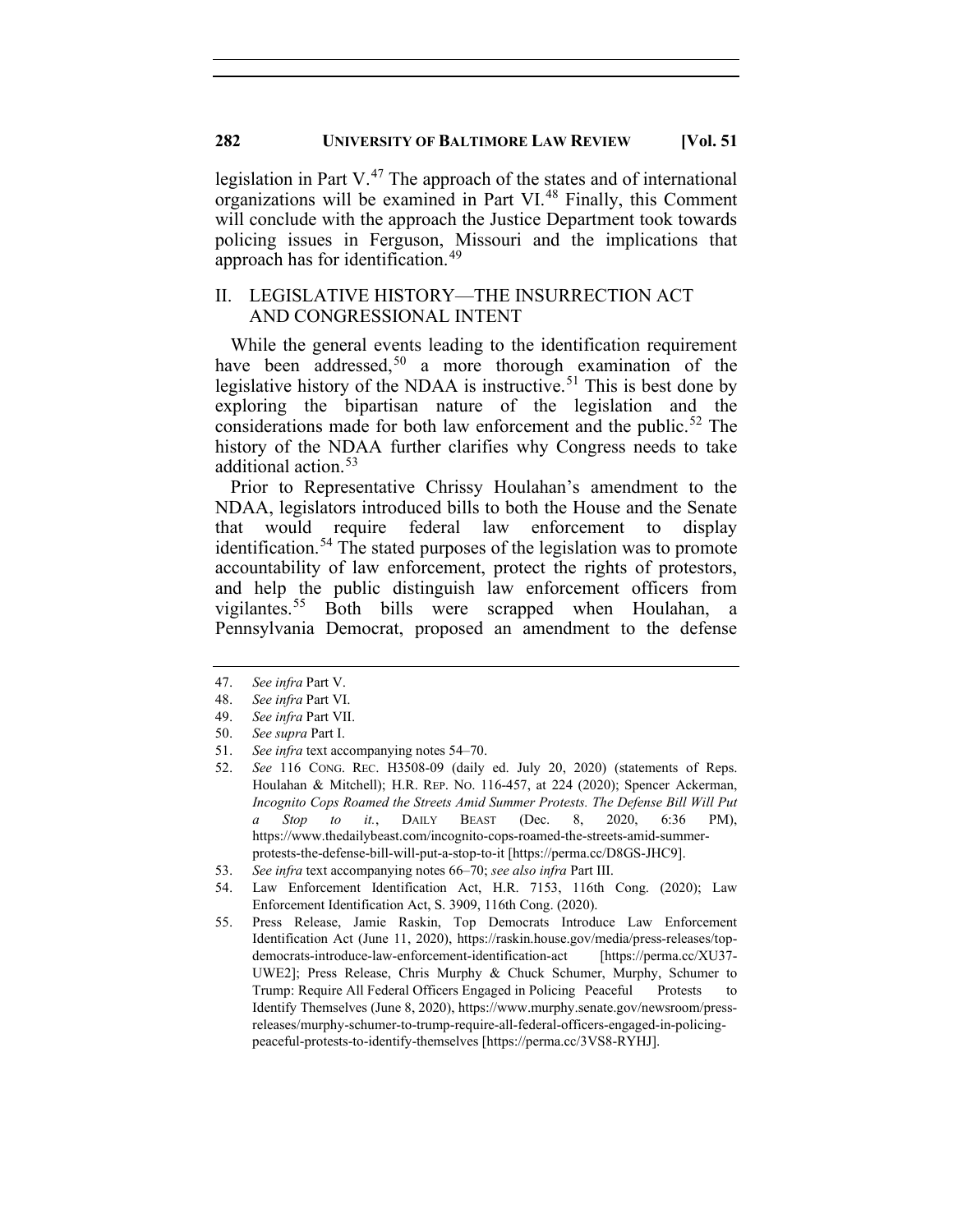bill.<sup>[56](#page-9-0)</sup> Houlahan was similarly motivated by the risk of vigilante law enforcement, stating she had seen footage of civilians in "ambiguous clothing" that suggested affiliation with the military, which "puts everyone at risk."<sup>[57](#page-9-1)</sup>

Houlahan initially proposed amending the Insurrection Act instead of the eventual solution, which added to the special appointments chapter.[58](#page-9-2) The initial amendment did not include the civil disturbance specification; however, because it amended the Insurrection Act, the law targeted instances of protest as opposed to general, broader policing practices. [59](#page-9-3) The Insurrection Act specifically applies to "unlawful obstructions . . . or rebellion."<sup>[60](#page-9-4)</sup> Houlahan intended the law to be narrow.<sup>[61](#page-9-5)</sup> Representative Paul Mitchell's (R-MI) concerns about overbreadth prompted lawmakers to change the original language.<sup>[62](#page-9-6)</sup> They added an exception for undercover officers.<sup>[63](#page-9-7)</sup> The current language includes members of the armed forces, National Guard, or federal law enforcement personnel who are dispatched to support local authorities.<sup>[64](#page-9-8)</sup> Compliance with the identification requirement is limited to "[f]ederal authorities . . . respond[ing] to . . . civil disturbance $[s] \ldots$ ."<sup>[65](#page-9-9)</sup>

It seems clear that Congress intended the identification requirement to apply only to instances of civil disturbance or "domestic violence."<sup>[66](#page-9-10)</sup> Both the original amendment to the Insurrection Act and the final language limit the application to specific instances where the police are responding to potentially volatile public assemblies.<sup>[67](#page-9-11)</sup> While the adopted language does more to protect demonstrators, there is uncertainty about how far the requirements of identification extend, and how the interpretation of the law could develop as a

59. H.R. REP. NO. 116-457, at 224; *see* 10 U.S.C. § 252.

- <span id="page-9-7"></span>63. NDAA, *supra* note 19, § 723(b).
- <span id="page-9-8"></span>64. *Id.* § 723(a); Ackerman, *supra* note 52.
- <span id="page-9-10"></span><span id="page-9-9"></span>65. NDAA, *supra* note 19, § 723(a).
- 66. 116 CONG. REC. H3508 (daily ed. July 20, 2020) (statement of Rep. Houlahan) (quoting 10 U.S.C. § 253).

<span id="page-9-0"></span><sup>56.</sup> H.R. REP. NO. 116-457, at 224; Clevenger, *supra* note 16.

<span id="page-9-1"></span><sup>57.</sup> Clevenger, *supra* note 16.

<span id="page-9-2"></span><sup>58.</sup> *Compare* 116 CONG. REC. H3508, (daily ed. July 20, 2020) (amending the Insurrection Act, 10 U.S.C. § 253), *with* NDAA, *supra* note 19 (amending 10 U.S.C. § 723).

<span id="page-9-4"></span><span id="page-9-3"></span><sup>60.</sup> 10 U.S.C. § 252.

<span id="page-9-5"></span><sup>61.</sup> 116 CONG. REC. H3508 (daily ed. July 20, 2020) (statement of Rep. Houlahan) ("This amendment, my amendment, is very narrow in scope.").

<span id="page-9-6"></span><sup>62.</sup> Clevenger, *supra* note 16; *see* 116 CONG. REC. H3509 (daily ed. July 20, 2020) (statement of Rep. Mitchell).

<span id="page-9-11"></span><sup>67.</sup> *Id.*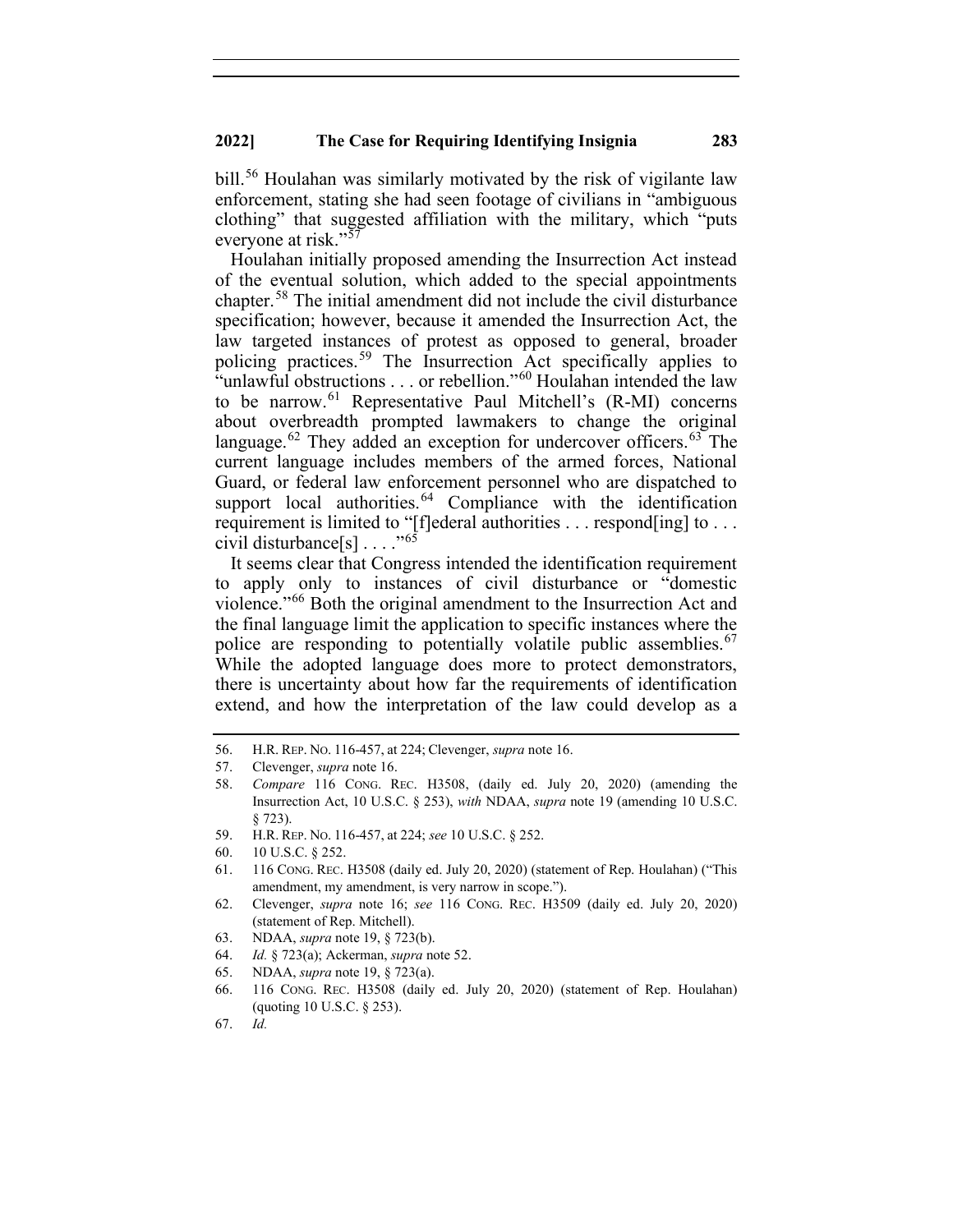result.<sup>[68](#page-10-0)</sup> Courts construing this language and examining the NDAA's legislative history may find congressional intent to limit the application of the language and opt for a narrower interpretation, potentially leaving citizens outside the law's protection.<sup>[69](#page-10-1)</sup> A better interpretation of the "respon[se] to" language is as a reflection of congressional intent for law enforcement to be generally identified publicly, especially since Congress passed the language to directly combat and end unidentified law enforcement agents interacting with the public.<sup>[70](#page-10-2)</sup>

## III. "CIVIL DISTURBANCE" INTERPRETATIONS BY COURTS REFERS TO VIOLENT OCCURRENCES

Since the NDAA fails to define "civil disturbance," this area of the law could develop in a variety of ways.<sup>[71](#page-10-3)</sup> The best solution is for Congress to amend the law to require federal law enforcement identification generally, subject to narrow exceptions.<sup>[72](#page-10-4)</sup> Another option is for the Department of Justice to issue guidance interpreting "respon[se] to a civil disturbance" broadly, requiring badges anytime federal officers support local authorities—similar to their guidance on the policing issues in Ferguson.<sup>[73](#page-10-5)</sup> A broader interpretation would prevent the abuses which happened to Pettibone and ensure the identification of officers deployed to prevent a civil disturbance.<sup>[74](#page-10-6)</sup> If neither Congress nor the Department of Justice clarify the law's language, courts will be left to determine what a "respon[se] to a civil disturbance" means. [75](#page-10-7) In such a case, the courts may look to other uses of "civil disturbance" and the legislative history of the NDAA.<sup>[76](#page-10-8)</sup>

<span id="page-10-0"></span><sup>68.</sup> *See infra* Part III.

<span id="page-10-1"></span><sup>69.</sup> *See* 116 CONG. REC. H3508 (daily ed. July 20, 2020) (statement of Rep. Houlahan). Courts often look to the legislative history when determining what the law is. *See, e.g.*, CONG. RSCH. SERV., R45153, STATUTORY INTERPRETATION: THEORIES, TOOLS, AND TRENDS 36–38 (2018); Mitchell v. Cohen, 333 U.S. 411, 417–18 (1948).

<span id="page-10-2"></span><sup>70.</sup> *See infra* Part III; NDAA, *supra* note 19, § 723(a); *see also* 116 CONG. REC. H3508 (daily ed. July 20, 2020) (statement of Rep. Houlahan) ("[W]e cannot afford uncertainty. Our military members are clearly identifiable, and so must our law enforcement officers be as well.").

<span id="page-10-3"></span><sup>71.</sup> *See* NDAA, *supra* note 19, § 723(a)

<span id="page-10-4"></span><sup>72.</sup> *See infra* text accompanying notes 93–101; *see also infra* Section IV.B.

<span id="page-10-5"></span><sup>73.</sup> *See infra* Part VII.

<span id="page-10-6"></span><sup>74.</sup> *See infra* text accompanying notes 93–101; *see also* Levinson & Wilson, *supra* note 2; Altman, *supra* note 28.

<sup>75.</sup> *See* NDAA, *supra* note 19, §723(a).

<span id="page-10-8"></span><span id="page-10-7"></span><sup>76.</sup> *See infra* Sections III.A–B.; *supra* Part II.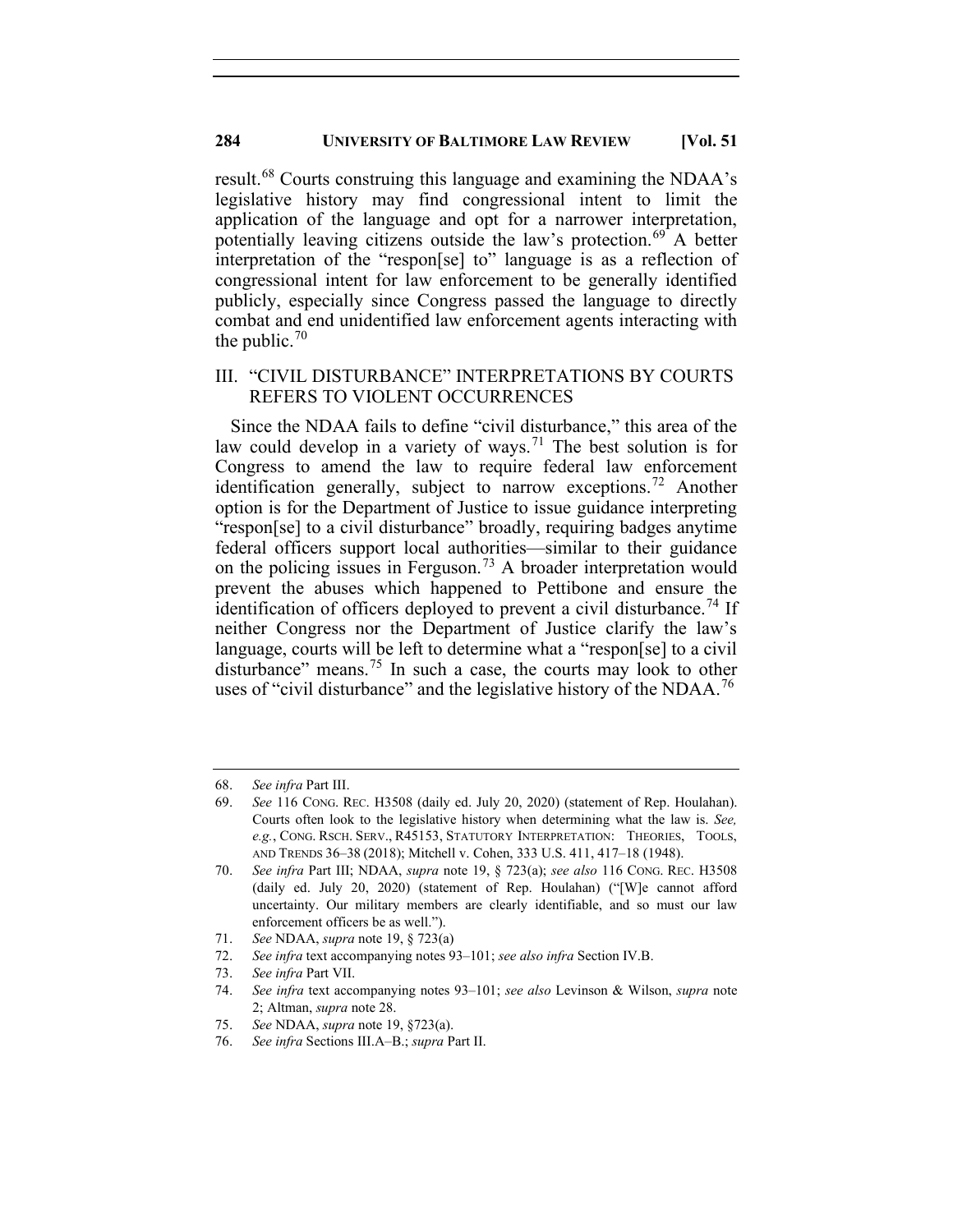#### *A. U.S. Supreme Court*

There are few modern U.S. Supreme Court cases discussing the term "civil disturbance," and where it has been used, it has been closely tied to terms like "civil disorder" or "insurrection."[77](#page-11-0) Where "civil disturbance" does appear in case law, it is closely connected with incidents of violence.<sup>[78](#page-11-1)</sup> In *Laird v. Tatum*, civilians in Detroit claimed that the Army's surveillance of lawful civilian protests following the assassination of Dr. Martin Luther King, Jr. violated their First Amendment rights. [79](#page-11-2) President Johnson had ordered federal troops to assist local authorities in response to the "civil disorders"—i.e., the protests—pursuant to the Insurrection Act.<sup>[80](#page-11-3)</sup> The Undersecretary of the Army, in a letter, referred to "civil disturbance" as "outbreaks of violence or incidents with a high potential for violence beyond the capability of state and local police . . . to control."<sup>[81](#page-11-4)</sup> In addition, Attorney General Ramsey Clark indicated one of the three prerequisites for the use of federal troops in responding to an event of domestic violence under the Insurrection Act was when "a situation of serious 'domestic violence' exists within the state."<sup>[82](#page-11-5)</sup>

While Clark's reasoning is somewhat circular, it does suggest that the use of the Insurrection Act requires present occurrences of serious violence beyond the ability of local law enforcement to handle and that anticipated or imminent violence does not qualify.<sup>[83](#page-11-6)</sup> The Detroit protest, described as an instance of "civil disorder" or a "civil disturbance," is strikingly similar to the Black Lives Matter protests in the summer of 2020.<sup>[84](#page-11-7)</sup> The interpretation of the language in the

<span id="page-11-7"></span><span id="page-11-6"></span>83. *See id.*

<span id="page-11-0"></span><sup>77.</sup> *See* Laird v. Tatum, 408 U.S. 1, 4–6 (1972); *see also* Butz v. Economou, 438 U.S. 478, 496–97 (1978) (describing the events in *Scheuer v. Rhodes*, 416 U.S. 232 (1974), as a "civil disturbance"). *Scheuer* dealt with the Kent State shootings, which the *Scheuer* court itself described as a "civil disorder." *Id.* at 233.

<span id="page-11-2"></span><span id="page-11-1"></span><sup>78.</sup> *See Laird*, 408 U.S. at 4–5.

<sup>79.</sup> *Id.* at 3–5.

<sup>80.</sup> *Id.*

<span id="page-11-3"></span><sup>81.</sup> *Id.* at 7–8.

<span id="page-11-5"></span><span id="page-11-4"></span><sup>82.</sup> *Id.* at 3 n.2 ("There are three basic prerequisites to the use of Federal troops in a state in the event of domestic violence: (1) That a situation of serious 'domestic violence' exists within the state. While this conclusion should be supported with a statement of factual details to the extent feasible . . . .").

<sup>84.</sup> *See id.* at 3–5; 116 CONG. REC. H3508 (daily ed. July 20, 2020) (statement of Rep. Houlahan); Audra D. S. Burch et al., *The Death of George Floyd Reignited a Movement. What Happens Next?*, N.Y. TIMES, https://www.nytimes.com/2021/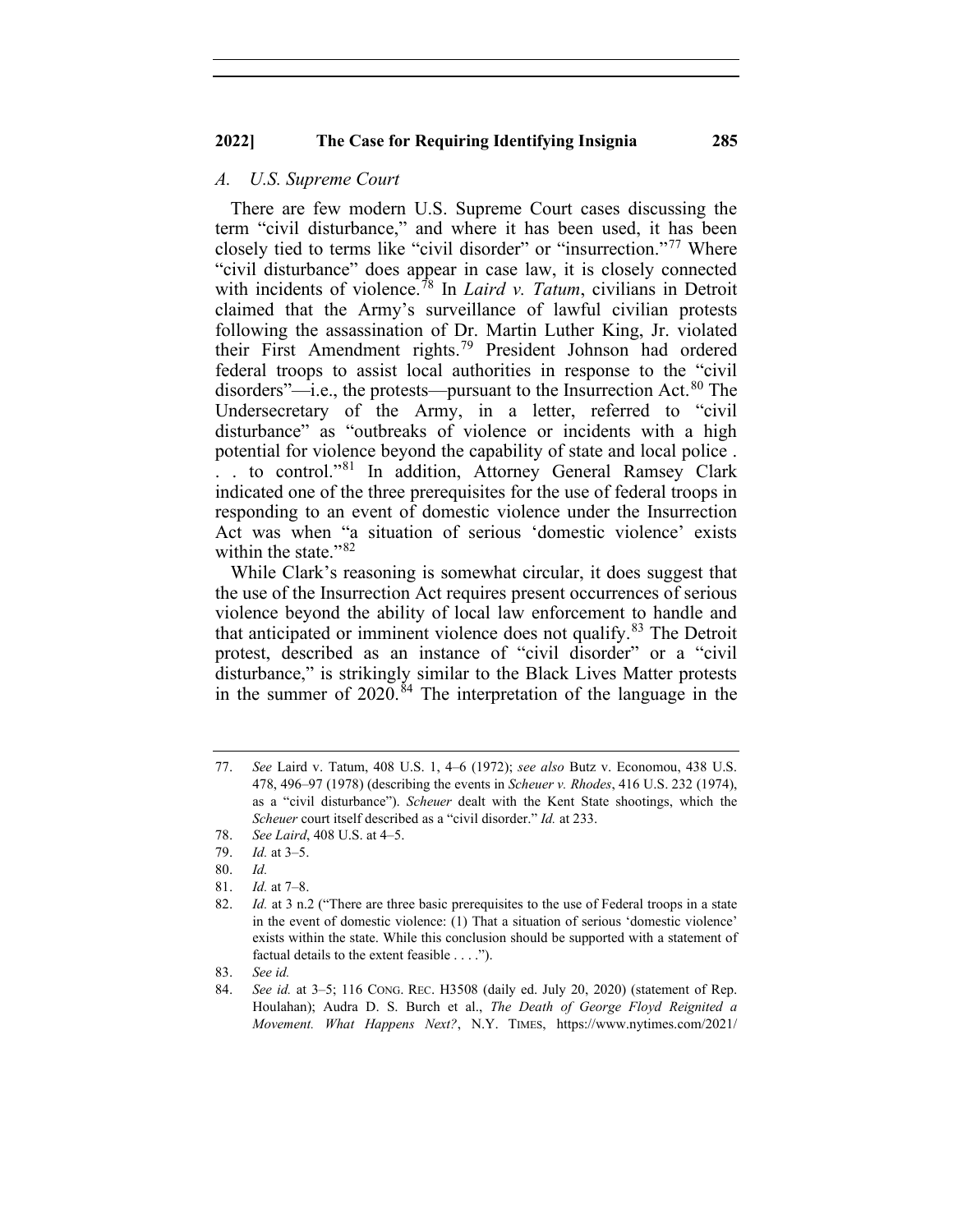context of the Insurrection Act is noteworthy, since the identification requirement was originally proposed as an amendment to the Insurrection Act.[85](#page-12-0)

## *B. State Courts*

Guidance from the states is similarly sparse, though the cases also indicate civil disturbances are connected to violence.<sup>[86](#page-12-1)</sup> Many cases which discuss civil disturbances arise in the context of a citizen suing a city in tort for damages arising from injury during a protest.<sup>[87](#page-12-2)</sup> These cases describe such clearly violent behavior as "civil disturbances."[88](#page-12-3)

One case from Michigan recently distinguished "civil disturbances" from public health issues when interpreting the state's Emergency Powers of the Governor Act (EPGA) in response to a state of emergency during the COVID-19 pandemic.<sup>[89](#page-12-4)</sup> The court held that the EPGA did not authorize the Michigan governor to declare a state of emergency, and accordingly restrain healthcare providers from performing nonessential procedures.<sup>[90](#page-12-5)</sup> In a concurring opinion, Judge Viviano elaborated on the types of "safety concerns" on which the EPGA authorized the governor to issue orders, including events "like riots, in which the behavior of the public is what poses the safety risk."<sup>[91](#page-12-6)</sup> The concurrence referred to these as "civil disturbances" and explained that emergency action in response to epidemics or a public health crisis was not a civil disturbance—and thus outside the power granted to the state by the EPGA—leading to a narrow interpretation limited to occurrences of physical violence.<sup>[92](#page-12-7)</sup>

<sup>04/20/</sup>us/george-floyd-protests-police-reform.html [https://perma.cc/FN5G-MEUM] (Sept. 7, 2021).

<span id="page-12-0"></span><sup>85.</sup> *See Laird*, 408 U.S. at 3–5; 116 CONG. REC. H3508 (daily ed. July 20, 2020) (statement of Rep. Houlahan).

<span id="page-12-2"></span><span id="page-12-1"></span><sup>86.</sup> *See* cases cited *infra* notes 87–88, *see also infra* notes 89–92 and accompanying text.

See Biloon's Elec. Serv., Inc. v. City of Wilmington, 417 A.2d 371, (Del. 1980); Monarch Ins. Co. of Ohio v. District of Columbia, 353 F. Supp 1249 (D.D.C. 1973); Jahnke v. Inc. City of Des Moines, 191 N.W.2d 780 (Iowa 1971); Citoli v. City of Seattle, 114 Wash. App. 1047 (2002); City of Baltimore v. Silver, 283 A.2d 788 (Md. 1971).

<span id="page-12-3"></span><sup>88.</sup> *See* cases cited *supra* note 87; *see also* Murley v. Smith, 322 F. Supp. 991, 994 (N.D. Tex. 1971) (distinguishing a civil disturbance from a peaceful assembly, implying civil disturbances involve violent occurrences).

<span id="page-12-4"></span><sup>89.</sup> Midwest Inst. of Health, PLLC v. Governor of Mich. (*In re* Certified Questions from the U.S. Dist. Ct.), 958 N.W.2d 1, 14 n.12 (Mich. 2020).

<sup>90.</sup> *Id.* at 24.

<span id="page-12-7"></span><span id="page-12-6"></span><span id="page-12-5"></span><sup>91.</sup> *Id.* at 42 (Viviano, J., concurring).

<sup>92.</sup> *Id.*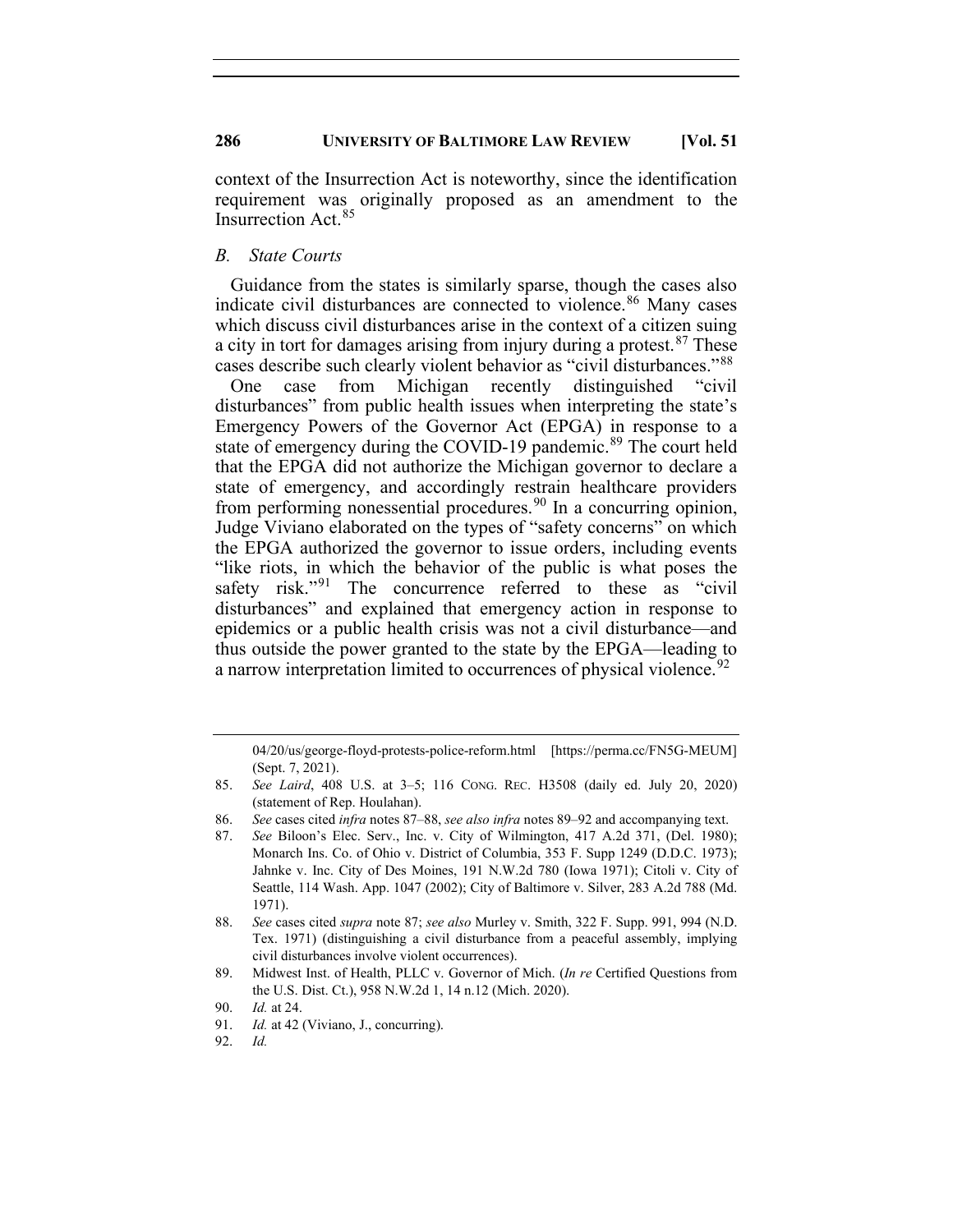The case law suggests that a "civil disturbance" has a threshold requirement of violent, unlawful activity, indicating federal officials would not likely be bound by the badge requirement if asked to provide support to states in instances unconnected to violence.<sup>[93](#page-13-0)</sup> However, the language of the NDAA does not solely require badges when officers are physically present at a civil disturbance but when *responding* to one.<sup>[94](#page-13-1)</sup> This language would allow a court to read the badge requirements of the NDAA more broadly, as it should.<sup>[95](#page-13-2)</sup> As long as there is a civil disturbance and the duty of the federal officer is to support the state in response to that disturbance, the badge requirement should trigger even if the officer is not physically present at a scene of violence. For example, the National Guard's presence in D.C. for the 2021 inauguration was in response to the violence of January 6th, even though that violence occurred weeks ago; the Guard's presence was to prevent future disorder.<sup>[96](#page-13-3)</sup> The officers who abducted Pettibone, although not physically present at the protest, were present in Portland in response to aiding local enforcement in keeping the peace.<sup>[97](#page-13-4)</sup> The statutory language suggests a broad reading if the presence of the law enforcement is connected, even remotely, to a violent incident.<sup>[98](#page-13-5)</sup> A broad reading serves the public interest, leading to the accountability Congress sought when passing the law in the first place.  $99$ 

If there is no connection to violence, then a judicial interpretation based solely on the precedential history of "civil disturbance" would be unlikely to aid a citizen who suffers injustice from an unidentified officer.<sup>[100](#page-13-7)</sup> A citizen should not need to rely on the presence of nearby violence to be afforded the right to know the identity of the agent of the state with whom that citizen interacts. Congress should take further action to clarify the reach of the law to ensure accountability of federal law enforcement to the people and to give guidance to the judiciary.<sup>[101](#page-13-8)</sup>

<span id="page-13-0"></span><sup>93.</sup> *See supra* cases cited and text accompanying notes 87–89.

<span id="page-13-2"></span><span id="page-13-1"></span><sup>94.</sup> NDAA, *supra* note 19, § 723(a).

<sup>95.</sup> *See id.*

<span id="page-13-3"></span><sup>96.</sup> *See* Altman, *supra* note 28.

<span id="page-13-5"></span><span id="page-13-4"></span><sup>97.</sup> *See* Levinson & Wilson, *supra* note 2.

<sup>98.</sup> *See* NDAA, *supra* note 19, § 723(a); Laird v. Tatum, 408 U.S. 1, 3–5 (1972).

<span id="page-13-6"></span><sup>99.</sup> *See* 116 CONG. REC. H3508 (daily ed. July 20, 2020) (statement of Rep. Houlahan); *see also supra* Part II.

<span id="page-13-8"></span><span id="page-13-7"></span><sup>100.</sup> *See* NDAA, *supra* note 19, § 723(a); *Laird*, 408 U.S. at 4–5.

<sup>101.</sup> *See infra* Section VI.B. (human rights and accountability); Part VII (DOJ and accountability).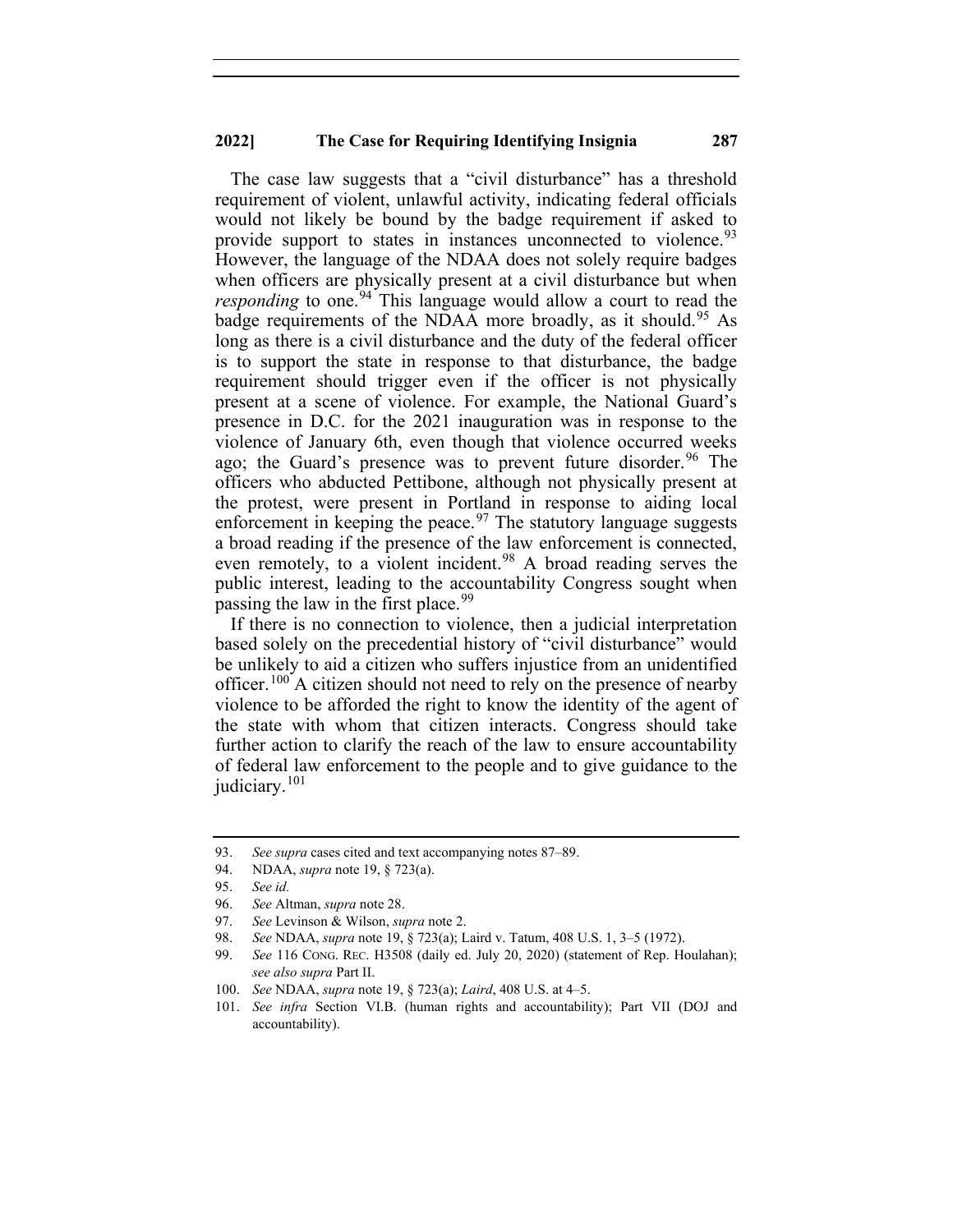#### IV. FEDERAL GOVERNMENT'S AUTHORITY TO COMMAND LAW ENFORCEMENT AND LAW ENFORCEMENT SAFETY

The executive branch has broad statutory authority to enforce the  $\mu$ law.<sup>[102](#page-14-0)</sup> In response to the 2020 protests for racial justice, Attorney General Barr stated "all" major law enforcement arms of the Department were activated to ensure "safety and justice," including the U.S. Marshals Service, the Bureau of Prisons (BOP), the Drug Enforcement Administration (DEA), the Federal Bureau of Investigation (FBI), the Bureau of Alcohol, Tobacco, Firearms, and Explosives (ATF), as well as the Department of Homeland Security (DHS).[103](#page-14-1) These agencies may designate local law enforcement to act under federal authority, and without a law requiring otherwise, local officers deputized under these statutes would not need to identify themselves unless responding to a civil disturbance.<sup>[104](#page-14-2)</sup> Brief attention will also be given to how the identification requirement may affect law enforcement.<sup>[105](#page-14-3)</sup>

#### *A. Statutory Authority of the Executive Branch*

The U.S. Marshals Service has the power to deputize federal, state, and local law enforcement, in "any district" designated, "whenever the law enforcement needs . . . require."[106](#page-14-4) U.S. Marshals have the power to execute federal arrest warrants<sup>[107](#page-14-5)</sup> and "make arrests without warrant for any offense against the United States committed in their presence."[108](#page-14-6) The law grants substantially similar powers to the DEA,<sup>[109](#page-14-7)</sup> the FBI,<sup>[110](#page-14-8)</sup> and the ATF.<sup>[111](#page-14-9)</sup> The BOP has similar powers for certain offenses, such as assaulting officers, escape, and riot when the offense occurs in a penal facility.<sup>[112](#page-14-10)</sup>

The Department of Homeland Security—the agency implicated in the seizure of Mark Pettibone—has the authority to protect federal property, including areas outside the property to the "extent

<span id="page-14-0"></span><sup>102.</sup> *See* statutes and regulations cited *infra* notes 106–14, 116.

<sup>103.</sup> Barr & Wray, *supra* note 10.

<span id="page-14-3"></span><span id="page-14-2"></span><span id="page-14-1"></span><sup>104.</sup> *See infra* Section IV.A.; NDAA, *supra* note 19, § 723(a).

<sup>105</sup> *See infra* Section IV.B.

<span id="page-14-4"></span><sup>106.</sup> 28 C.F.R. § 0.112 (2020).

<sup>107.</sup> 28 C.F.R. § 0.111 (2020).

<span id="page-14-6"></span><span id="page-14-5"></span><sup>108.</sup> 18 U.S.C. § 3053.

<span id="page-14-7"></span><sup>109.</sup> 21 U.S.C. § 878.

<sup>110.</sup> 18 U.S.C. § 3052.

<span id="page-14-10"></span><span id="page-14-9"></span><span id="page-14-8"></span><sup>111.</sup> 18 U.S.C. § 3051.

<sup>112.</sup> 18 U.S.C. § 3050.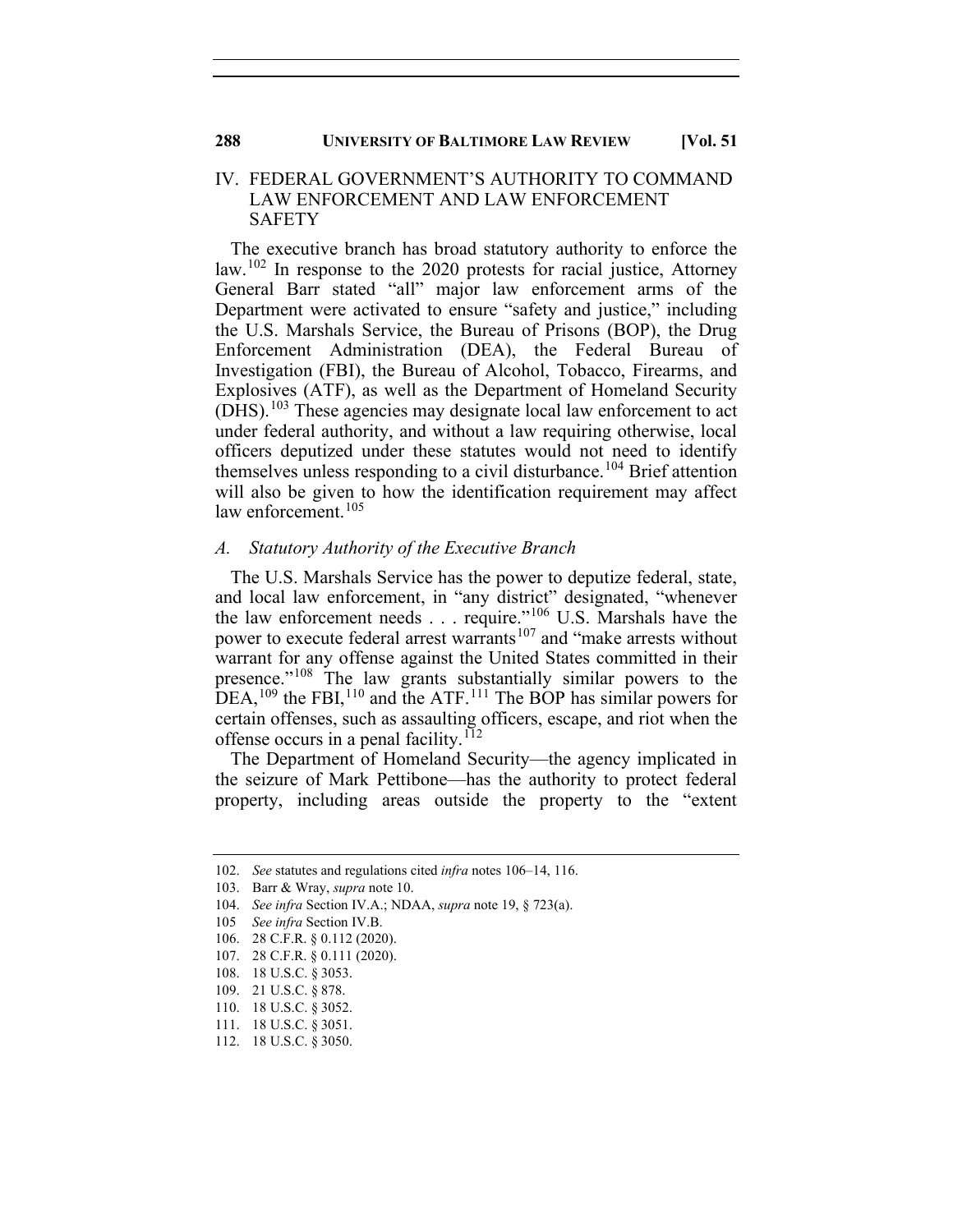necessary" to protect the occupants and the property itself.<sup>[113](#page-15-0)</sup> Otherwise, the department must "enter into agreements with . . . local governments" to exercise the agency's powers or deputize local officers.[114](#page-15-1) Recently, an Inspector General report determined that the DHS failed to properly designate officers by name who were deployed to Portland (in violation of 40 U.S.C. § 1315), and some of those officers used force.<sup>[115](#page-15-2)</sup> Like the aforementioned agencies, DHS agents may make arrests without a warrant and may deputize local officers when "in the public interest."<sup>[116](#page-15-3)</sup>

This wide latitude to deputize local law enforcement and arrest citizens illustrates the need for accountability.<sup>[117](#page-15-4)</sup> In tense situations where law enforcement must act quickly to keep the peace (and especially where action could result in unlawful harm to or seizure of a citizen), requiring officers to wear identifying badges is critical.<sup>[118](#page-15-5)</sup> This is necessary for accountability not only during "civil disturbances," but in any capacity.<sup>[119](#page-15-6)</sup> With such massive grants of power, a law requiring identification of law enforcement in every situation is essential. $120$ 

## *B. Considerations for Law Enforcement*

In expanding the law to apply more broadly than simply responding to "civil disturbances," Congress should consider the effect on the men and women who serve our country and the potential dangers they are exposed to if required to be identified at all times.<sup>[121](#page-15-8)</sup> For example, a New York City police official warned police

- <span id="page-15-6"></span>119. *See infra* Part VII.
- <span id="page-15-8"></span><span id="page-15-7"></span>120. *See supra* Part III.

<span id="page-15-0"></span><sup>113.</sup> 40 U.S.C. § 1315; *see also* Levinson et. al., *supra* note 7; Levinson & Wilson, *supra* note 2.

<span id="page-15-2"></span><span id="page-15-1"></span><sup>114.</sup> 40 U.S.C. § 1315(b)(1), (e).

<sup>115.</sup> OFF. OF INSPECTOR GEN., DEPT. OF HOMELAND SEC., OIG-21-05, MANAGEMENT ALERT - FPS DID NOT PROPERLY DESIGNATE DHS EMPLOYEES DEPLOYED TO PROTECT FEDERAL PROPERTIES UNDER 40 U.S.C. § 1315(B)(1) (2020) (explaining that designation was improper because authority was improperly delegated); *see also* Christopher Dunn, *Federal Forces Storm Portland Protests; Prompting Three Lawsuits*, LAW.COM: N.Y. L.J. (Aug. 5, 2020, 10:37 AM), https://www.law.com/newyorklawjournal/2020/08/05/federal-forces-storm-portlandprotests-prompting-three-lawsuits/ [https://perma.cc/85K2-ACS2].

<sup>116.</sup> 40 U.S.C. § 1315(b)(2)(C).

<span id="page-15-4"></span><span id="page-15-3"></span><sup>117.</sup> *See supra* text accompanying notes 106–16.

<span id="page-15-5"></span><sup>118.</sup> *See* Levinson & Wilson, *supra* note 2.

<sup>121.</sup> *See* Ackerman, *supra* note 52; 116 CONG. REC. H3508-09 (daily ed. July 20, 2020) (statements of Reps. Houlahan & Mitchell).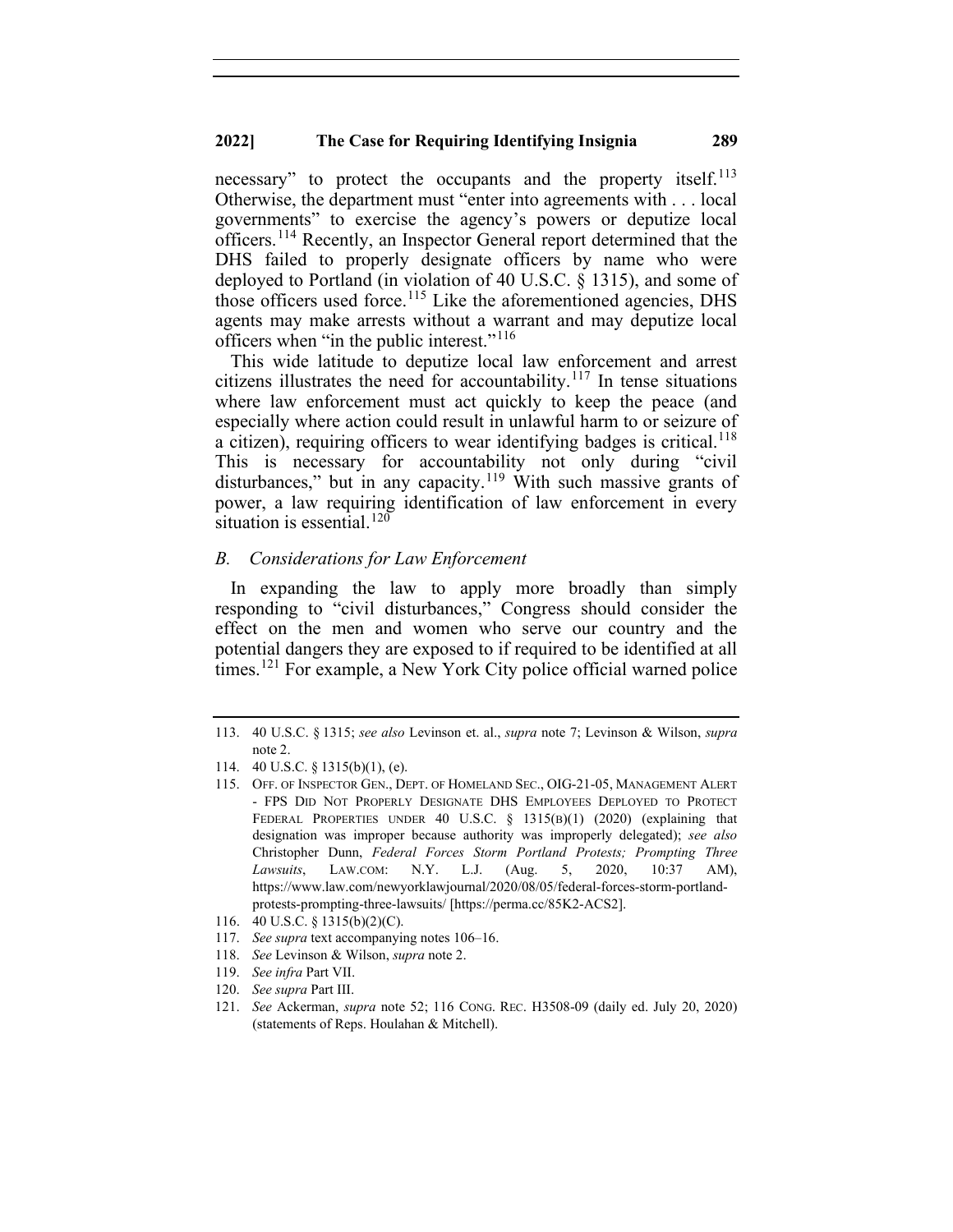officers to forego wearing uniforms when back-to-back "hits" had been ordered on two police officers by a career criminal.<sup>[122](#page-16-0)</sup> The challenges law enforcement face can also take emotional tolls, particularly during the summer of 2020, as local officers needed to balance duty, personal beliefs, and conflicting messages coming from President Trump, local chiefs and mayors, the criticism of protestors, and the scrutiny of the media.<sup>[123](#page-16-1)</sup>

The cooperation between Reps. Houlahan and Mitchell was impressive not only for its bipartisan nature, but also for their attention to balancing the needs of the public and law enforcement.<sup>[124](#page-16-2)</sup> Houlahan (an Air Force veteran) and Mitchell (whose son is a police officer) are great examples of lawmakers' ability to balance both interests.<sup>[125](#page-16-3)</sup> "[W]e wanted to both protect civilians[,] and we also wanted to protect those people who are in uniform, whether they are law enforcement from our communities or whether they are National Guard," Houlahan stated.<sup>[126](#page-16-4)</sup> The law must be broadened. As agents of the state, police possess the incredible power to deprive citizens of life and liberty at their discretion and must bear identification when they exercise that power.<sup>[127](#page-16-5)</sup> Due to the overwhelmingly great public interest served by the badge requirement, only law enforcement needs of the highest order should be accommodated, as in circumstances when the physical safety of law enforcement and the need for anonymity are of utmost importance.<sup>[128](#page-16-6)</sup> To serve the public interest effectively, such exceptions should be lawful in only the gravest and rarest of circumstances and should be proven necessary by clear and convincing evidence by law enforcement before being accommodated in the law by Congress.

<span id="page-16-0"></span><sup>122.</sup> Shawn Cohen & Megan Sheets, *Top NYPD Cop Warns Officers Not to Wear Their Uniforms in Public for Their Own Safety Following Assassination Attempts on Police as Suspect is Pictured Handcuffed to Hospital Bed*, DAILY MAIL, https://www. dailymail.co.uk/news/breaking\_news/article7985655/NYPD-head-warns-officers-notwear-uniforms-department-logos-public.html [https://perma.cc/R4VD-NPYY] (Feb. 21, 2020, 12:06 PM).

<span id="page-16-1"></span><sup>123.</sup> Manny Fernandez, *For Police Officers, Demonstrations Take a Toll and Test Duty*, N.Y. TIMES, https://www.nytimes.com/2020/06/02/us/police-officers-minneapolisprotest.html [https://perma.cc/P295-M58L] (June 6, 2020).

<span id="page-16-2"></span><sup>124.</sup> *See* Ackerman, *supra* note 52; 116 CONG. REC. H3508–09 (daily ed. July 20, 2020) (statements of Reps. Houlahan & Mitchell).

<span id="page-16-3"></span><sup>125.</sup> *See* Ackerman, *supra* note 52; 116 CONG. REC. H3508–09 (daily ed. July 20, 2020) (statements of Reps. Houlahan & Mitchell).

<span id="page-16-4"></span><sup>126.</sup> Ackerman, *supra* note 52.

<span id="page-16-5"></span><sup>127.</sup> *See* 116 CONG. REC. H3508–09 (daily ed. July 20, 2020) (statements of Reps. Houlahan & Mitchell).

<span id="page-16-6"></span><sup>128.</sup> *See* NDAA, *supra* note 19, § 723(a); Cohen & Sheets, *supra* note 122; Fernandez, *supra* note 123.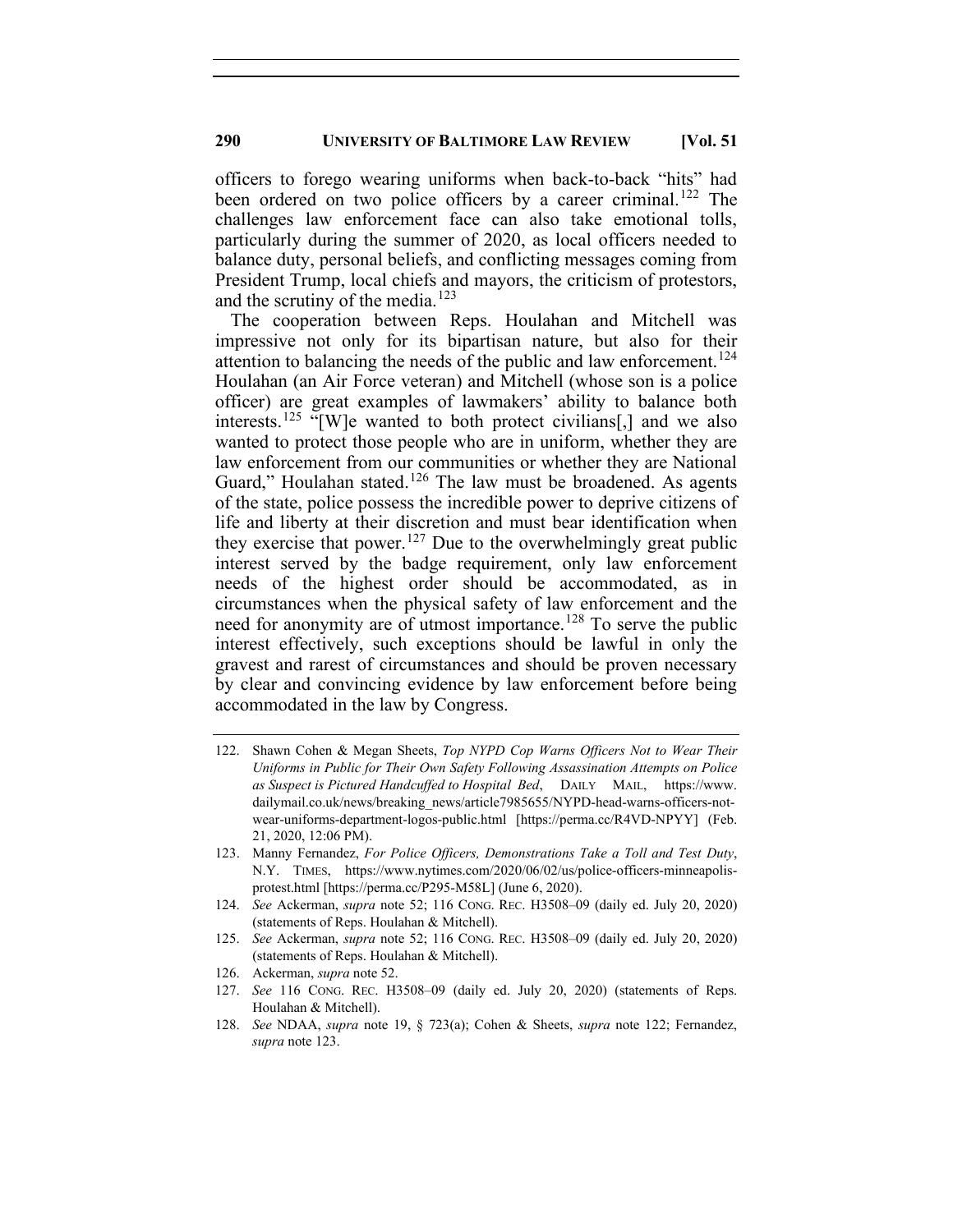#### V. REQUIRING LAW ENFORCEMENT TO WEAR IDENTIFICATION IS CONSISTENT WITH THE **CONSTITUTION**

Passing a law requiring federal law enforcement agents to wear badges in any situation where they are policing the public is an important step the Legislature can take to protect Constitutional rights.<sup>[129](#page-17-0)</sup> The current legislation helps assure the safety and welfare of those protesting so they can exercise their rights during situations of public unrest without the threat of anonymous police.<sup>[130](#page-17-1)</sup> However, this protection is hollow if the state determines there is not a civil disturbance.<sup>[131](#page-17-2)</sup> A broader law guarantees protection of these constitutional rights.

## *A. Fourth Amendment Not Implicated by Presence of Unidentified Law Enforcement*

The issue presented by law enforcement that refuse to identify themselves during police interactions with the public is a novel one under the Fourth Amendment.<sup>[132](#page-17-3)</sup> Unreasonable seizure violates the Fourth Amendment, so any analysis must center on how an unreasonable seizure can occur.<sup>[133](#page-17-4)</sup> However, the mere presence of unidentified police is unlikely to constitute a "show of authority" that would implicate the Fourth Amendment. [134](#page-17-5)

A seizure can occur by a show of authority which requires submission to an officer.<sup>[135](#page-17-6)</sup> In *California v. Hodari D.*, a show of authority seizure did not occur when police chased an escaping suspect even though the fleeing suspect knew he was not at liberty to

<span id="page-17-0"></span><sup>129.</sup> *See infra* Sections V.A–C.

<span id="page-17-1"></span><sup>130.</sup> *See infra* Section V.B.

<span id="page-17-3"></span><span id="page-17-2"></span><sup>131.</sup> *See supra* Part III.

<sup>132.</sup> Rachel Brown & Coleman Saunders, *Can Law Enforcement Officers Refuse to Identify Themselves?*, LAWFARE (June 12, 2020, 12:46 PM), https://www.lawfareblog.com/can-law-enforcement-officers-refuse-identifythemselves [https://perma.cc/H8YK-RWT5].

<span id="page-17-4"></span><sup>133.</sup> *Id*.; Terry v. Ohio, 392 U.S. 1, 16 (1986) ("[W]henever a police officer accosts an individual and restrains his freedom to walk away, he has 'seized' that person."); U.S. CONST. amend. IV.

<span id="page-17-5"></span><sup>134.</sup> *See* I.N.S. v. Delgado, 466 U.S. 210, 218 (1984) (holding the work force of a factory was not seized by the presence of federal agents at the exit); *see infra* notes 135–37 and accompanying text.

<span id="page-17-6"></span><sup>135.</sup> California v. Hodari D., 499 U.S. 621, 626–27 (1991). *See also* Jeffrey P. Rosenberger, *Seizing the Moment: Is a New Test Needed to Determine Submission in Show-of-Authority Seizure Cases?*, 47 N. KY. L. REV. 31, 32 (2020) (arguing a broad test for submission is consistent with the outer contours of the *Hodari D.* rule).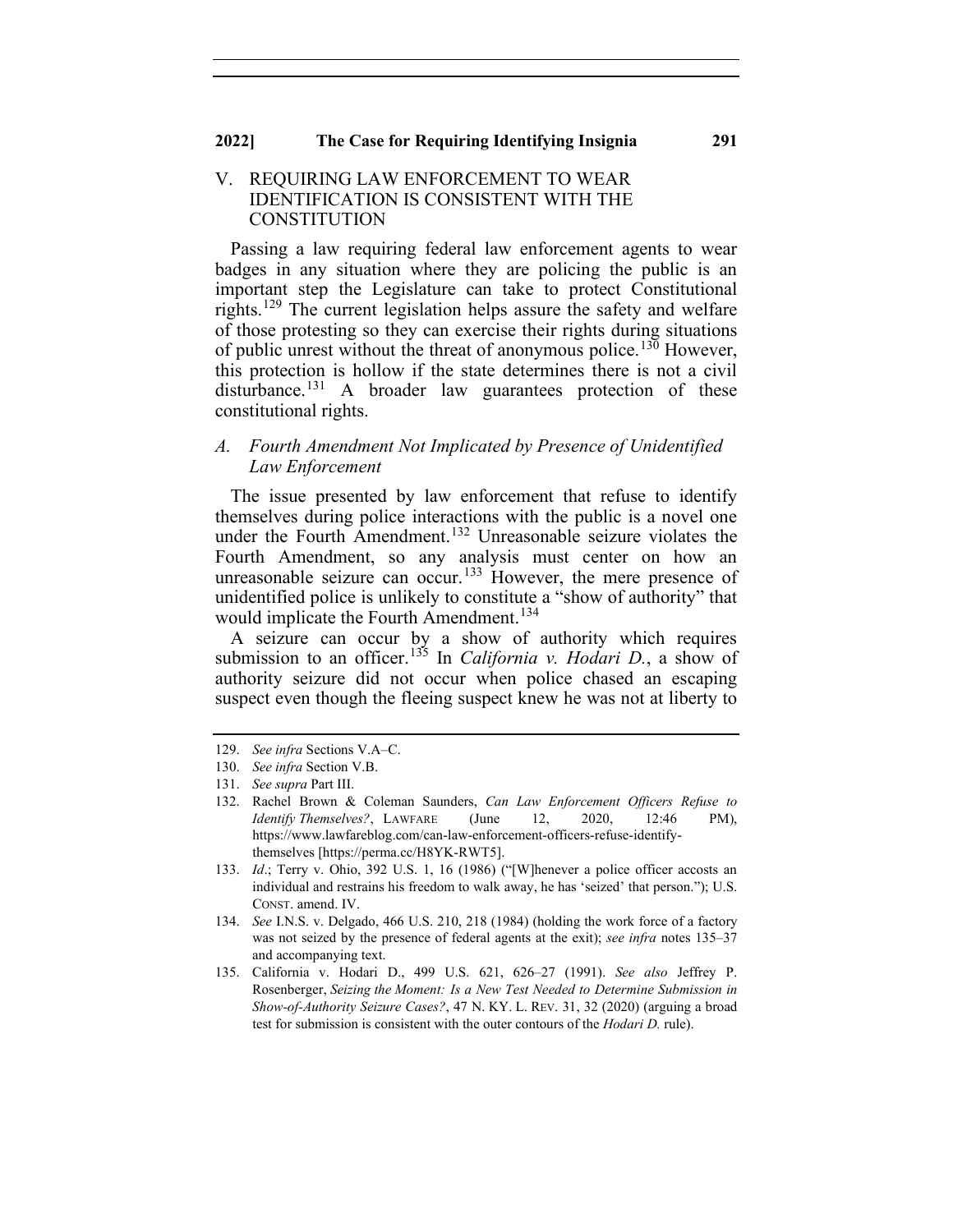leave.<sup>[136](#page-18-0)</sup> A show of authority will only result in a seizure if the person physically submitted to law enforcement, such as being tackled after an escape attempt.<sup>[137](#page-18-1)</sup> In most lawful, nonviolent protests, passive surveillance by unidentified police is unlikely to be an unreasonable seizure violating the Fourth amendment as most people are free to come and go as they please—though seeing unmarked police may raise other concerns.<sup>[138](#page-18-2)</sup> So while seeing an armed, unidentified individual in military garb may inspire fear, unless an individual physically submits to their authority, it is unlikely to trigger the Fourth Amendment.<sup>[139](#page-18-3)</sup>

## *B. Chilled Speech and the First Amendment*

The First Amendment guarantees the right of the "people peaceably to assemble, and to petition the Government for a redress of grievances."[140](#page-18-4) The complete range of ways the First Amendment might be implicated by the presence of unidentified federal agents is beyond the scope of this Comment.<sup>[141](#page-18-5)</sup> However, a brief examination of how the presence of unidentified federal officers at a lawful assembly may "chill" the speech of protesters is warranted.<sup>[142](#page-18-6)</sup>

Free speech is strongest and most vigorously protected when criticism is leveled against the government. [143](#page-18-7) In one of the seminal free speech cases of the 20th century, *New York Times v. Sullivan*, the Supreme Court held that the Times did not libel a police

<span id="page-18-0"></span><sup>136.</sup> *Hodari D.*, 499 U.S. at 629.

<span id="page-18-2"></span><span id="page-18-1"></span><sup>137.</sup> *Id.* at 626–27, 629.

<sup>138.</sup> *See id.*; *Delgado*, 466 U.S. at 218; *infra* Section V.B.

<span id="page-18-3"></span><sup>139.</sup> *See Hodari D.*, 499 U.S. at 626–27.

<span id="page-18-4"></span><sup>140.</sup> U.S. CONST. amend. I.

<span id="page-18-5"></span><sup>141.</sup> The First Amendment has been said to occupy a "preferred position" in American constitutional jurisprudence due to the basic democratic precepts it stands for. Baker v. F & F Inv., 470 F.2d 778, 783 (2d Cir. 1972). The criticism of state law enforcement by the public in the wake of George Floyd's death (as has happened previously in our nation's history when the public demanded racial equality, such as the protests in Ferguson, *infra* Part VII, and the protests in the wake of Martin Luther King Jr.'s assassination, *supra* Section III.A.) is a right rooted in the First Amendment. *See* N.Y. Times Co. v. Sullivan, 376 U.S. 254, 278 (1964). Due to the First Amendment's preferred position and its influence on American constitutional law, the various ways unidentified state agents could implicate the First Amendment is vast. *See* United States v. Carolene Products Co., 304 U.S. 144, 152 n.4 (1938) (describing the preferred freedoms rationale); Douglas R. Vadnais, *Constitutional Law—Fourth Amendment—Expanding Permissible Intrusion into First Amendment Freedoms Under the Aegis of the Fourth Amendment*, 12 CREIGHTON L. REV. 881, 895 n.93, 895–96, (1978) (describing the preferred position doctrine).

<sup>142.</sup> *See infra* notes 143–50 and accompanying text.

<span id="page-18-7"></span><span id="page-18-6"></span><sup>143.</sup> *See, e.g.*, *N.Y. Times Co.*, 376 U.S. at 292.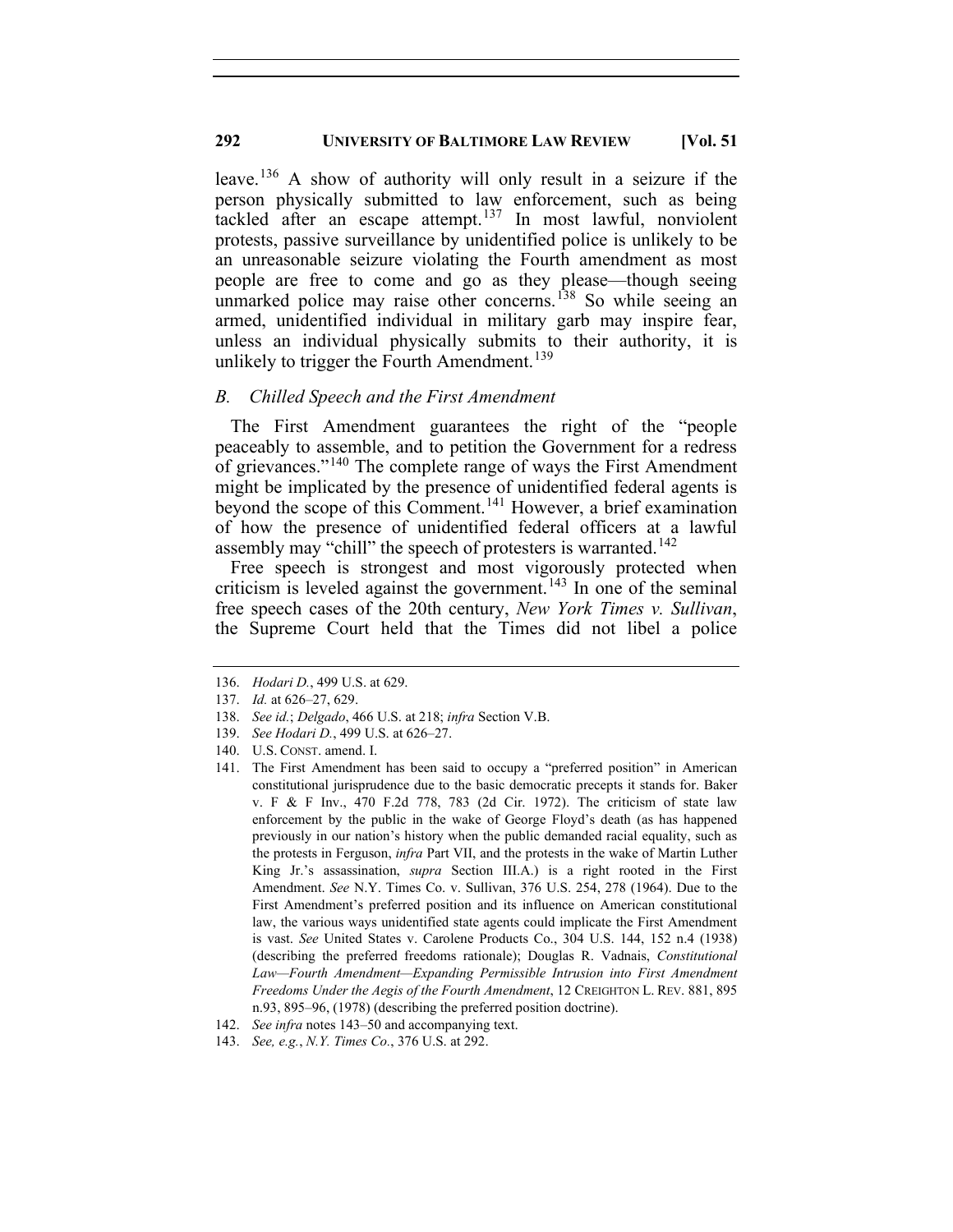commissioner when it published criticism of police conduct.<sup>[144](#page-19-0)</sup> To hold otherwise—that private entities could be civilly liable for criticism of the government—would create a "pall of fear and timidity imposed upon those who would give voice to public criticism" that is contrary to the First Amendment.<sup>[145](#page-19-1)</sup> The Court has gone to great lengths to allow "breathing room" for the First Amendment to prevent a "chilling effect" on free speech.<sup>[146](#page-19-2)</sup> This "breathing room" allows wide latitude for criticism of public institutions, such as the police, by the public.<sup>[147](#page-19-3)</sup> How can the public criticize the federal agency that the unidentified officer serves, much less take the agency to court, if the agents of the government go unidentified?<sup>[148](#page-19-4)</sup>

It is easy to imagine why good-faith critics of governmental conduct may seek to assemble. But, upon seeing the presence of armed, unidentified police, good-faith critics may decline to exercise the right to assemble out of fear of police action without a way to hold the police accountable, even if the police never act unlawfully. This presence could easily chill someone like Mark Pettibone from exercising his Constitutional rights.<sup>[149](#page-19-5)</sup> The bulwark of First Amendment jurisprudence seeks to prevent chilling of this sort.<sup>[150](#page-19-6)</sup>

## *C. Due Process Demands Notice of Litigation, Presuming Identification of Adversary*

The Fifth and Fourteenth Amendments to the Constitution insist that life and liberty not be deprived without "due process of law."[151](#page-19-7) Fundamentally, due process requires an opportunity to be heard.<sup>[152](#page-19-8)</sup> A

- <span id="page-19-5"></span>149. *See* Levinson & Wilson, *supra* note 2.
- <span id="page-19-6"></span>150. *See, e.g.*, *N.Y. Times Co.*, 376 U.S. at 292; *Button*, 371 U.S. at 433.
- 151. U.S. CONST. amend. V; *id.* amend. XIV, § 1.

<span id="page-19-0"></span><sup>144.</sup> *Id.* at 283.

<span id="page-19-2"></span><span id="page-19-1"></span><sup>145.</sup> *Id.* at 278.

<sup>146.</sup> *Id.* at 298, 300 (Goldberg, J., concurring) (quoting NAACP v. Button, 371 U.S. 415, 433 (1963)).

<span id="page-19-3"></span><sup>147.</sup> *Id.* at 292 (majority opinion) ("[T]ransmuting criticism of government, however impersonal it may seem on its face, into personal criticism, and hence potential libel, of the officials of whom the government is composed" "strikes at the very center of the constitutionally protected area of free expression."); *Button*, 371 U.S. at 433 ("First Amendment freedoms need breathing space to survive[.]").

<span id="page-19-4"></span><sup>148.</sup> *See N.Y. Times Co.*, 376 U.S. at 292.

<span id="page-19-8"></span><span id="page-19-7"></span><sup>152.</sup> Goldberg v. Kelly, 397 U.S. 254, 267 (1970) (quoting Grannis v. Ordean, 234 U.S. 385, 394 (1914)).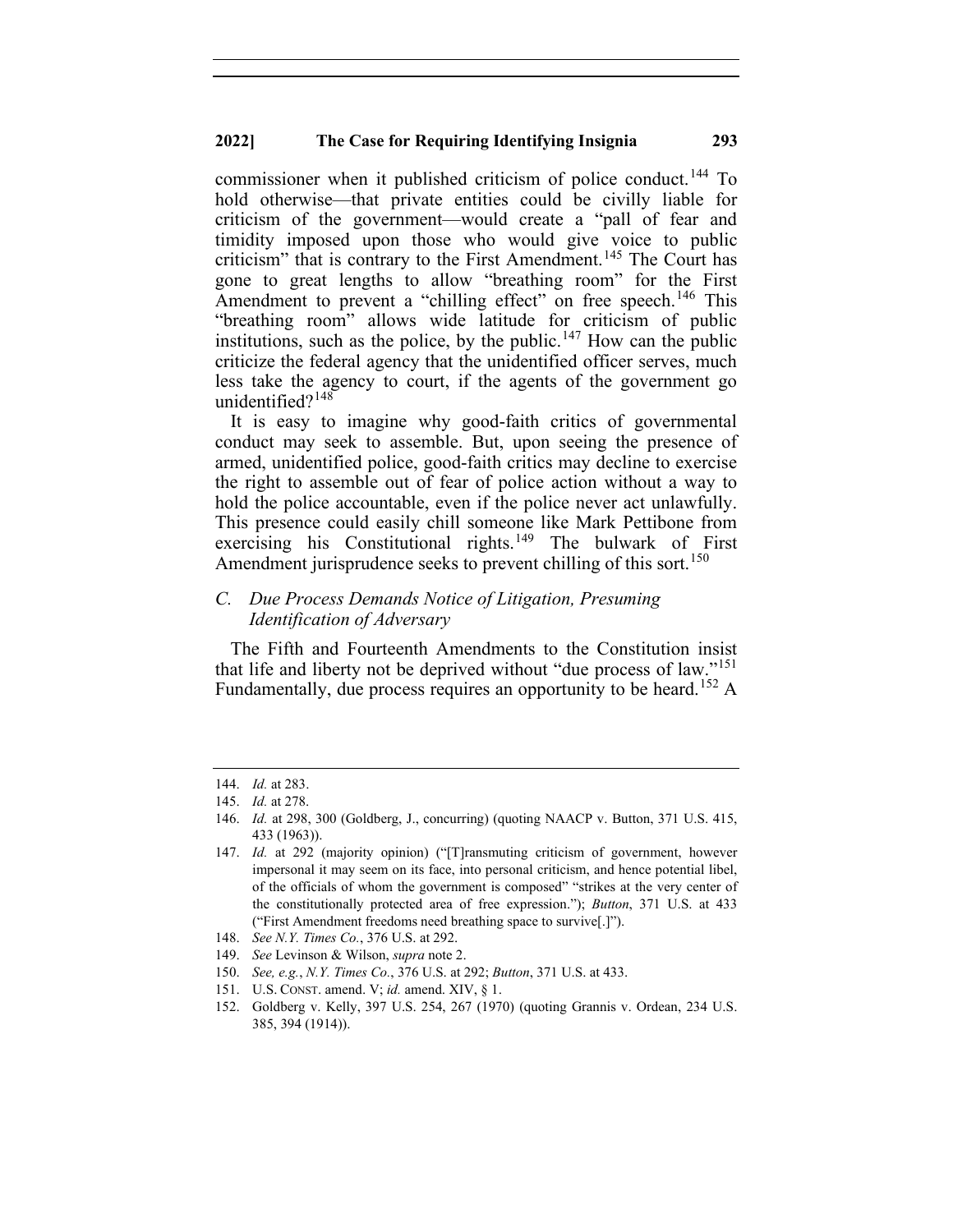hearing requires notice,<sup>[153](#page-20-0)</sup> and its touchstone is one of reasonableness.[154](#page-20-1)

There are practical reasons that support identification for purposes of notice; namely, if the police unlawfully seize a person but the person does not know who has done so, how can the person take the government to court? How can the person be sure the government has acted instead of a vigilante?<sup>[155](#page-20-2)</sup> Notice under due process presumes identification of the parties is possible. Failing to require identification unless government agents are responding to a civil disturbance intentionally shields those agents from accountability for potential unlawful actions, exempting them from the judicial process and inhibiting justice. $156$ 

## VI. OTHER JURISDICTIONS FAVOR GENERAL IDENTIFICATION OF LAW ENFORCEMENT

Other jurisdictions favor law enforcement identification in general circumstances beyond responses to civil disturbances. More than half of U.S. states either require law enforcement officers to wear identifying insignias or recognize the authority a state's insignia holds and take steps to prevent abuse, such as banning look-alikes. [157](#page-20-4) While many states can—and should—go further and require identification at all times in the same way this Comment advocates with respect to the federal government, the states' steps are significant and indicate the importance of identifying law enforcement.<sup>[158](#page-20-5)</sup> In addition, international organizations require identification for transparency and accountability, citing human rights. $159$ 

## *A. The States Favor Identification of Law Enforcement*

A significant number of states and D.C. recognize the importance of identification when law enforcement agents are on duty in noncovert operations.[160](#page-20-7) This legislation recognizes that unidentified state actors, or private actors that are misidentified, threaten the

<span id="page-20-0"></span><sup>153.</sup> *Id.* at 267–68.

<span id="page-20-1"></span><sup>154.</sup> Mullane v. Cent. Hanover Bank & Tr. Co., 339 U.S. 306, 314 (1950) ("An elementary and fundamental requirement of due process in any proceeding . . . is notice reasonably calculated . . . .").

<span id="page-20-2"></span><sup>155.</sup> *See* Wehle, *supra* note 15.

<span id="page-20-3"></span><sup>156.</sup> *See Mullane*, 339 U.S. at 314; NDAA, *supra* note 19, § 723(a).

<span id="page-20-4"></span><sup>157.</sup> *See infra* Section VI.A.

<sup>158.</sup> *See infra* Section VI.A.

<span id="page-20-6"></span><span id="page-20-5"></span><sup>159.</sup> *See infra* Section VI.B.

<span id="page-20-7"></span><sup>160.</sup> *See infra* Section VI.A.1– 2.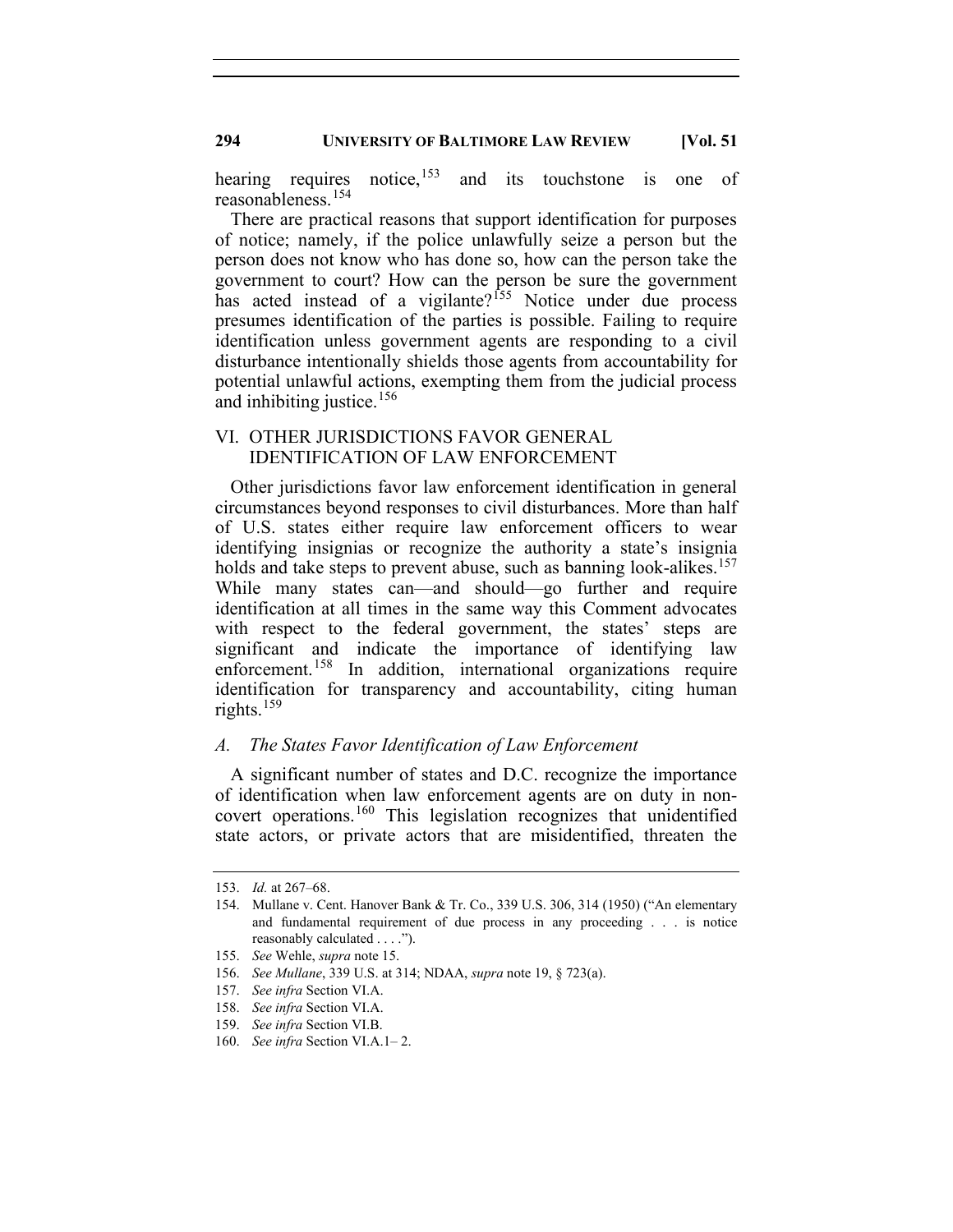public.[161](#page-21-0) States that have not codified badge requirements have local ordinances or local policies requiring clear identification.<sup>[162](#page-21-1)</sup> These requirements indicate that states recognize the association of badges with the unique state power to arrest or detain and proactively take steps to avoid abuse by those who wrongfully identify as law enforcement officers.<sup>[163](#page-21-2)</sup> The federal government should follow suit by strengthening the current legislation.

#### 1. States Requiring Identification for Officers

Four states have statutes requiring law enforcement officers to either wear identifying insignias or identify themselves when requested. Massachusetts requires uniformed police officers to wear badges identifying them by name or unique number.<sup>[164](#page-21-3)</sup> The state also requires that every police officer carry an identification card bearing the officer's photograph and other identifying information, and requires the officer to produce it "upon lawful request for purposes of identification."<sup>165</sup> California,<sup>166</sup> New Hampshire,<sup>167</sup> and identification."<sup>[165](#page-21-4)</sup> California,<sup>[166](#page-21-5)</sup> New Hampshire,<sup>[167](#page-21-6)</sup> and Connecticut<sup>[168](#page-21-7)</sup> have similar legislation.

D.C. and Virginia have strong requirements, though less broad. In 2021, D.C. enacted emergency legislation requiring law enforcement to modify uniforms to ensure officers' names and badge numbers appear visibly during First Amendment assemblies, even if the officers are wearing riot gear.[169](#page-21-8) Virginia's statute requires Virginia officers who arrest a citizen without a warrant to display "a badge of office."[170](#page-21-9) Both Virginia and D.C. recognize that when an officer is

<span id="page-21-1"></span><span id="page-21-0"></span><sup>161.</sup> *See infra* Section VI.A.3.

<sup>162.</sup> *See infra* Section VI.A.4.

<span id="page-21-2"></span><sup>163.</sup> *See infra* Section VI.A.2–3.

<sup>164.</sup> MASS. GEN. LAWS ch. 41, § 98C (West 2021).

<span id="page-21-4"></span><span id="page-21-3"></span><sup>165.</sup> *Id.* § 98D.

<span id="page-21-5"></span><sup>166.</sup> CAL. PENAL CODE § 830.10 (West 2021) (amended 1989); *see also* PENAL § 830.1 (defining "peace officer" to include many different types of law enforcement agents, including police officers).

<sup>167.</sup> N.H. REV. STAT. ANN. § 105:3-a (West 2021).

<span id="page-21-7"></span><span id="page-21-6"></span><sup>168.</sup> An Act Concerning Police Accountability, Pub. Act 20-1, § 14(a), 2020 Conn. Legis. Serv., 1, 12 (West 2020).

<span id="page-21-8"></span><sup>169.</sup> D.C. CODE ANN. § 5-331.09 (West 2021); *see also* Comprehensive Policing and Justice Reform Congressional Review Emergency Act of 2021, D.C. Laws Act 24- 128, sec. 112, § 5-331.09, 68 D.C. Reg. 7656, 7666 (enacting an amendment requiring law enforcement uniforms to "prominently identify" the officers' status as local law enforcement during First Amendment assemblies).

<span id="page-21-9"></span><sup>170.</sup> VA. CODE ANN. § 52-20 (West 2021) (allowing state police to apprehend suspects without a warrant provided officers are in uniform or displaying a "badge of office");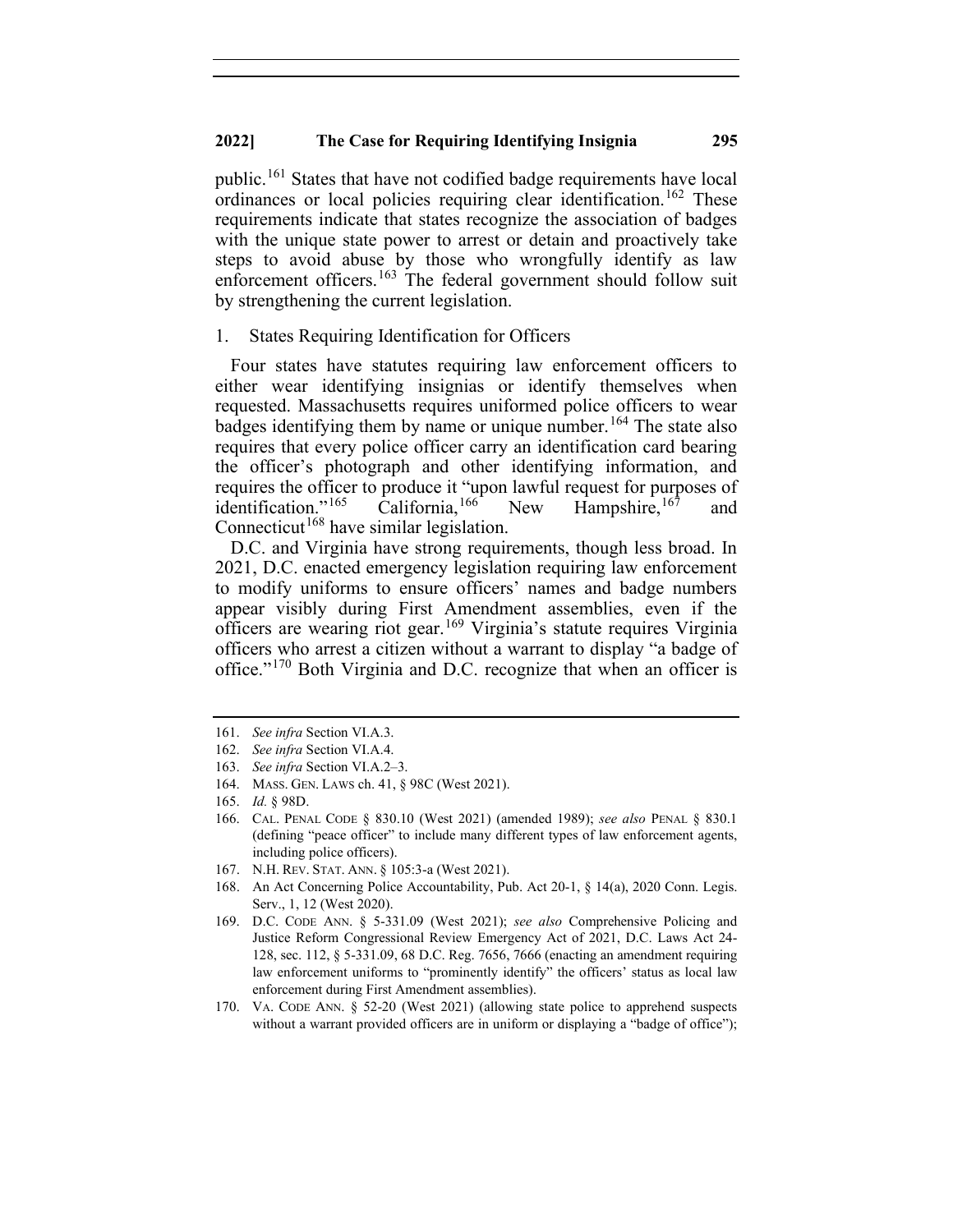making an arrest during a sensitive situation where citizens are protesting or may be arrested without a warrant, the citizen should have notice that the person arresting them acts with the state's authority.<sup>[171](#page-22-0)</sup>

## 2. States Requiring Identification of Certain Branches of Law Enforcement

Many states, though lacking general legislation requiring all officers to wear badges, require certain branches of law enforcement to be distinctively identified to the public. For example, South Carolina requires their immigration enforcement division to "conspicuously display" their badges.[172](#page-22-1) Indiana and Oregon require police officers to wear badges when enforcing traffic laws.<sup>[173](#page-22-2)</sup> Mississippi, Washington, and Ohio require railroad police officers to wear badges while on duty.<sup>[174](#page-22-3)</sup> Rhode Island, Maryland, and Nebraska require badges for specially designated officers as well.<sup>[175](#page-22-4)</sup>

While not explicitly requiring a badge to be worn, Louisiana requires state police uniforms to be "distinctive in color, design, material, markings, and insignia so as to be readily and easily identifiable from a reasonable distance as the uniform worn by the [state's] police  $\dots$  ..."<sup>[176](#page-22-5)</sup> The statute forbids other state agencies and private individuals from wearing similar uniforms that could "confuse" or "not be clearly distinguishable" from police uniforms.<sup>[177](#page-22-6)</sup> Though it is not required for Louisiana officers to wear

*see also id.* § 46.2-102 (requiring state police and law enforcement officers to either be uniformed or display a badge or other signal of authority during enforcement).

<span id="page-22-0"></span><sup>171.</sup> *See id.* § 52-20; D.C. CODE ANN. § 5-331.09.

<span id="page-22-1"></span><sup>172.</sup> S.C. CODE ANN.  $\S$  23-6-60(C)(2)(d) (West 2021) (requiring officers of the immigration enforcement unit to wear badges "conspicuously displayed").

<span id="page-22-2"></span><sup>173.</sup> IND. CODE ANN. §  $9-30-2-2(a)(1)-(2)$  (West 2021) (preventing arrests for violations of traffic offenses unless the officer is either wearing a badge and uniform or driving a vehicle clearly marked as police); OR. REV. STAT. ANN. § 810.400 (West 2021).

<span id="page-22-3"></span><sup>174.</sup> MISS. CODE ANN. § 77-9-505(3) (West 2021) (requiring railroad officers to wear badges in plain view while on duty); WASH. REV. CODE ANN. § 81.60.050 (West 2021) (requiring railroad police to wear badges "in plain view" and to provide official credentials on request); OHIO REV. CODE ANN. § 4973.20 (West 2021) (requiring officers to wear a badge identifying the officer as police when on duty and "in plain view").

<span id="page-22-4"></span><sup>175.</sup> 12 R.I. GEN. LAWS ANN. § 12-2.2-3 (West 2021) (requiring capitol police to visibly wear badges); MD. CODE ANN., PUB. SAFETY § 3-310 (West 2021) (requiring that special police wear "a distinctive police badge" worn in plain view, unless on detective duty); NEB. REV. STAT. ANN. § 23-1717 (West 2021) (requiring sheriffs and deputies wear a badge while on duty).

<sup>176.</sup> LA. STAT. ANN. § 40:1376(B) (West 2020).

<span id="page-22-6"></span><span id="page-22-5"></span><sup>177.</sup> *Id.* § 40:1376(C).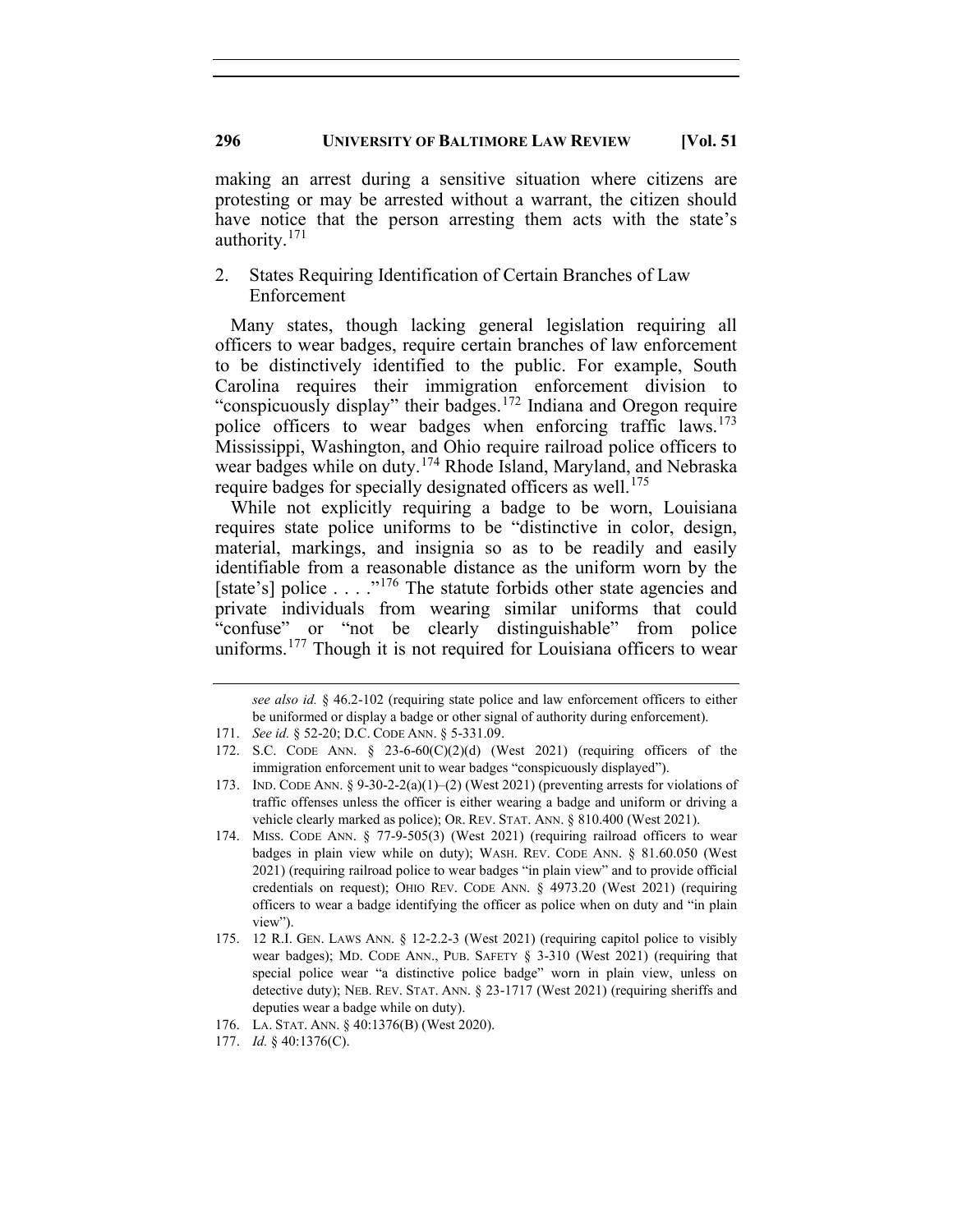badges during active duty, the state clearly recognizes the power the uniform and insignia communicates to the public and that agents in uniform are endowed with authority to potentially deprive someone of liberty.<sup>[178](#page-23-0)</sup> By prohibiting copycats and even other state agencies from using uniforms that, even unintentionally, could mislead the public into thinking they must comply with the directions of the bearer, the state recognizes the power of identification and the dangers of mis-identification.<sup>[179](#page-23-1)</sup> Notably, none of the aforementioned states require badges only when the police perform certain kinds of tasks, such as policing a disturbance.

3. States That Prohibit Non-State Actors from Wearing Insignias Similar to State Badges

Like Louisiana, at least nine other states do not require law enforcement agents to wear badges in the line of duty but do criminalize imposters or forbid the use of badges that look substantially similar to official badges. Many have regulations preventing private security guards from wearing badges that look like police badges.[180](#page-23-2) Other states criminalize impersonation of an officer.  $181$ 

Such statutes are constitutional.<sup>[182](#page-23-4)</sup> The Fourth Circuit held in *United States v. Chappell* that a Virginia statute criminalizing the use of badges to impersonate officers did not violate the First

<span id="page-23-0"></span><sup>178.</sup> *See id.* § 40:1376(F).

<span id="page-23-2"></span><span id="page-23-1"></span><sup>179.</sup> *See id.*

<sup>180.</sup> *See* HAW. CODE R. § 16-97-14 (LexisNexis 2021) (preventing private detectives from wearing badges similar in design to government law enforcement agencies); IOWA ADMIN. CODE r. 661-121.12(80A) (West 2021) (limiting badges for private security to only those approved, and excluding from approval any with similarities to state agencies); MICH. COMP. LAWS ANN. § 338.1069 (West 2021) (private security badges shall not deceive the public by looking like federal or state law enforcement agency insignias); MONT. ADMIN. R. 24.182.407(1) (West 2021) (private security badges must not display a word like "police" or wear patches indicating association with the state); TENN. CODE ANN. § 62-35-127 (West 2021) (prohibiting badges or insignias worn by security guards that are similar to state law enforcement agencies).

<span id="page-23-3"></span><sup>181.</sup> *See* ARK. CODE ANN. § 5-37-208 (West 2021) (criminalizing impersonation of an officer when displaying a badge by which an officer is lawfully distinguished); NEV. REV. STAT. ANN. § 199.430 (West 2021) (criminalizing impersonation of an officer when unlawfully assuming the badge of an officer); N.M. STAT. ANN. § 29-2-14 (West 2021) (those who impersonate an officer by use of a badge commit a petty misdemeanor); TEX. PENAL CODE ANN. § 37.12 (West 2021) (criminalizing false identification of an officer when possessing a badge bearing the insignia of a law enforcement officer).

<span id="page-23-4"></span><sup>182.</sup> *See, e.g.*, United States v. Chappell, 691 F.3d 388, 399–400 (4th Cir. 2012).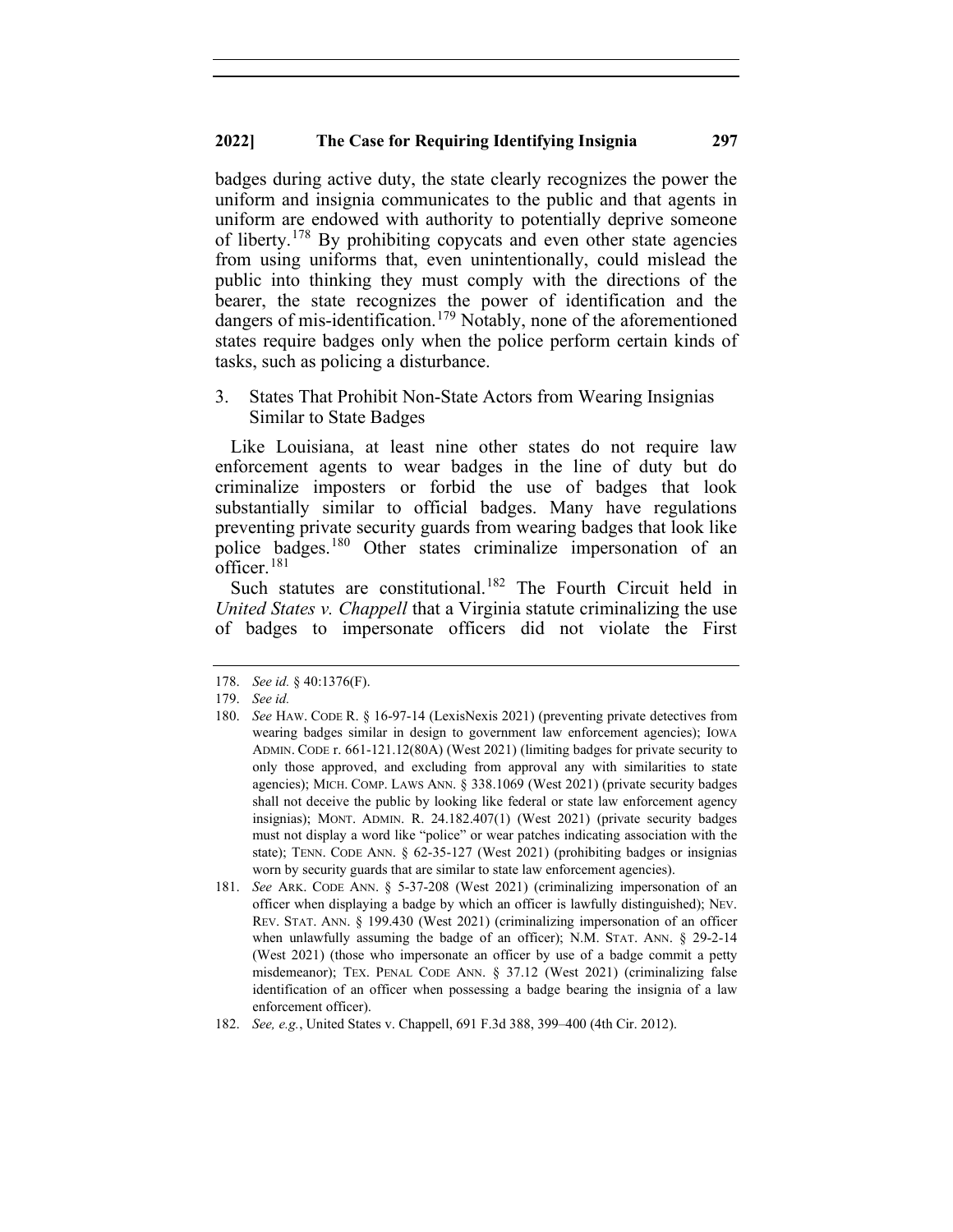Amendment.<sup>[183](#page-24-0)</sup> The defendant, who was formerly employed as a police officer, used his driver's license photo depicting him in a police uniform to get out of a traffic ticket.<sup>[184](#page-24-1)</sup> The defendant was convicted under the anti-impersonation statute.<sup>[185](#page-24-2)</sup> The court found the statute was consistent with the First Amendment, acknowledging that the police carry the "oppressive potential  $\ldots$  [to] curtail[]  $\ldots$ liberty" and their identity should not be appropriated by unauthorized individuals to exercise that power over others.[186](#page-24-3) Police impersonation statutes further a "compelling" interest of promoting public safety, and overturning them would allow "an untold flock of faux policemen."[187](#page-24-4) While the *Chappell* court did not discuss whether the defendant was pictured wearing a badge in the photo, the court's holding indicates that the use of uniforms carries great influence in the public's ability to identify who possesses the power of the state, and states have a lawful interest in preventing imposters.<sup>[188](#page-24-5)</sup>

## 4. States Requiring Identification by Body Cam Legislation or Local Ordinances

Some states recognize badges as an important part of a uniform. Illinois, for example, passed body camera legislation requiring the cameras be turned on "at all times" when police officers are in uniform.<sup>[189](#page-24-6)</sup> "Uniform" is defined as wearing, among other things, a badge which includes the officer's identification number.<sup>[190](#page-24-7)</sup>

Beyond state-wide legislation, countless local ordinances and department policies require badge-wearing or other identification methods.<sup>[191](#page-24-8)</sup> For example, New York City passed the Right to Know Act in 2017 which requires police officers to furnish business cards with identifying information whenever they stop or search an

<span id="page-24-1"></span><span id="page-24-0"></span><sup>183.</sup> *See id.*

<span id="page-24-4"></span><span id="page-24-3"></span><span id="page-24-2"></span><sup>184.</sup> *Id.* at 391.

<sup>185.</sup> *Id.*

<sup>186.</sup> *Id.* at 399–400 (alteration in original).

<span id="page-24-5"></span><sup>187.</sup> *Id.* at 399.

<sup>188.</sup> *See id.* at 399–400.

<sup>189.</sup> 50 ILL. COMP. STAT. ANN. § 706/10-20(a)(3) (West 2021).

<span id="page-24-8"></span><span id="page-24-7"></span><span id="page-24-6"></span><sup>190.</sup> *Id.* § 706/10-10.

<sup>191.</sup> *See, e.g.*, Brown & Saunders, *supra* note 132; Brian Palmer, *Do Police Officers Have to Identify Themselves?*, SLATE (July 22, 2009, 5:07 PM), https://slate.com/news-andpolitics/2009/07/a-henry-louis-gates-jrexplainer-roundup.html [https://perma.cc/5MMT-A5A7].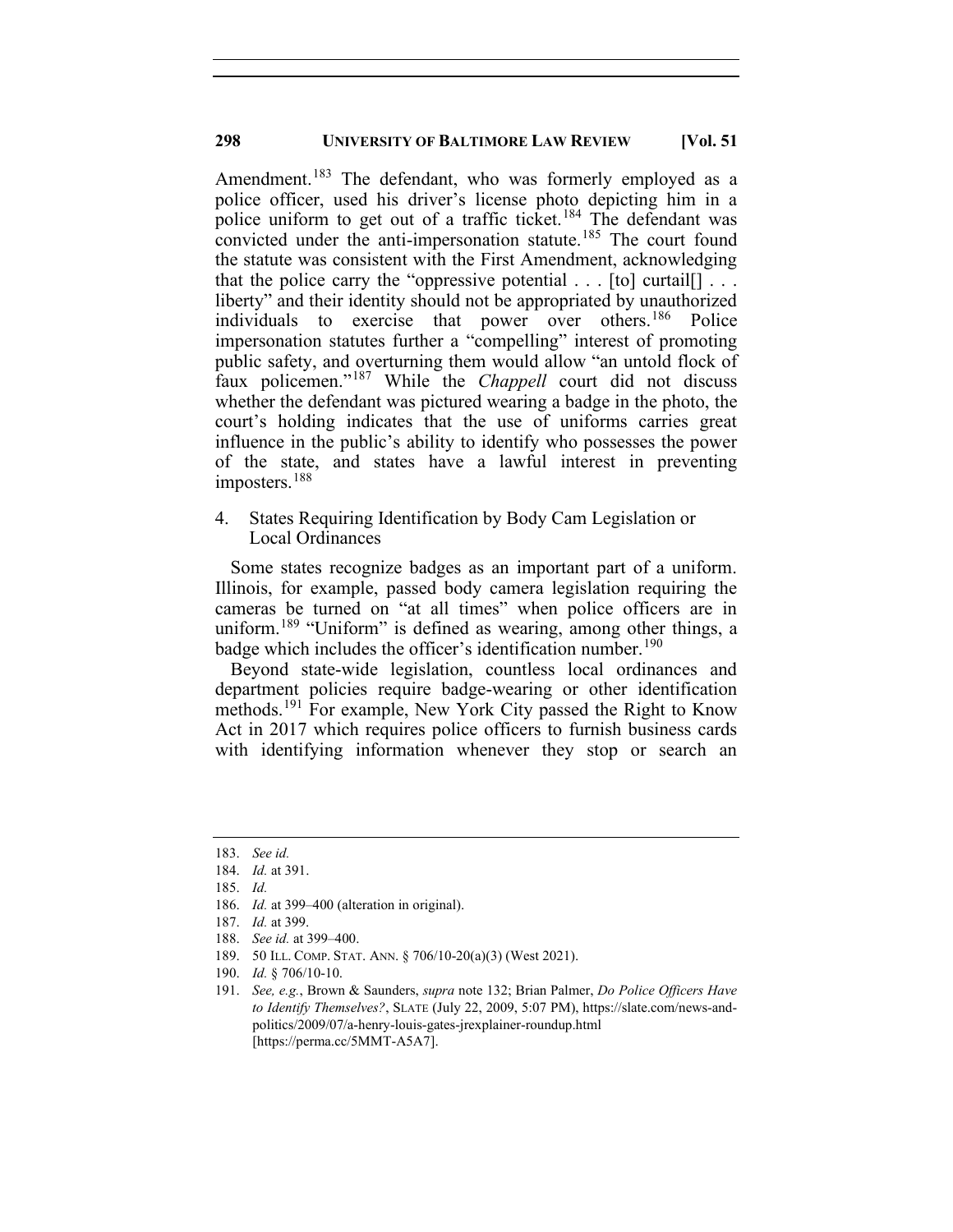individual suspected of a crime who is ultimately not arrested.<sup>[192](#page-25-0)</sup> In Cheyenne, Wyoming, reserve officers are required to wear badges by local ordinance.<sup>[193](#page-25-1)</sup> Local police departments, such as ones in Minnesota<sup>[194](#page-25-2)</sup> and Alaska,<sup>[195](#page-25-3)</sup> have policies requiring officers to wear badges as well.

At least twenty-nine states and D.C. recognize the role proper identification of law enforcement plays in public life, whether by requiring officers to wear or carry identification, seeking to prevent misappropriation of identity by imposters, in bodycam legislation, or in local ordinances and policies. [196](#page-25-4) These actions by the states demonstrate that badges are associated with state power and serve to place the public on notice that an agent of the state is present, whether it be for a citizen's protection or the exercise of state power to arrest or detain.<sup>[197](#page-25-5)</sup> Identification keeps officers accountable if they commit an act of abuse.<sup>[198](#page-25-6)</sup> States have taken broad action recognizing the power and potential for abuse of state insignias, and Congress should follow suit by removing the "civil disturbance" limitation.<sup>[199](#page-25-7)</sup>

## *B. International Organizations*

In addition to the home front, the federal government can look to international organizations. [200](#page-25-8) The United Nations has issued guidance for law enforcement to comply with human rights practices.[201](#page-25-9) In addition, the United Nations General Assembly

- <span id="page-25-4"></span>196. *See supra* text accompanying notes 160–95.
- <span id="page-25-5"></span>197. *See supra* Sections VI.A.1–3.
- 198. *See* discussion *infra* Section VI.B.
- <span id="page-25-7"></span><span id="page-25-6"></span>199. *See supra* Sections VI.A.1–3.
- <span id="page-25-9"></span><span id="page-25-8"></span>200. *See* sources cited *infra* notes 205–17 and accompanying text.

<span id="page-25-0"></span><sup>192.</sup> Ashley Southall, *Right to Know Is Now the Law. Here's What That Means.*, N.Y. TIMES (Oct. 19, 2018), https://www.nytimes.com/2018/10/19/nyregion/right-to-knowact-nypd.html [https://perma.cc/G2GB-CNJ8].

<span id="page-25-1"></span><sup>193.</sup> CHEYENNE, WYO., CODE § 2.28.090 (2001) (requiring badges to be used to identify reserve officers).

<span id="page-25-2"></span><sup>194.</sup> MINNEAPOLIS POLICE DEP'T, POL'Y & PROC. MANUAL § 3-116 (2021), https://www.minneapolismn.gov/media/-www-content-assets/documents/MPD-Policy-and-Procedure-Manual.pdf [https://perma.cc/4T56-6H9F].

<span id="page-25-3"></span><sup>195.</sup> ALASKA DEP'T OF PUB. SAFETY, OPERATING PROC. MANUAL § 124.320 (2021), https://dps.alaska.gov/AST/PIO/CompleteOPM\_Redacted.pdf [https://perma.cc/BY27-ERFU]. The manual details the different types of uniforms, with most listing a badge as part of the required uniform. *Id.* §§ 102.360(A)(1), 102.360(D)(1), 102.370(B), 102.380(F)(5), 102.390(A)(1)–(2), 102.390 (B)(3).

<sup>201.</sup> OFF. OF THE U.N. HIGH COMM'R FOR HUM. RTS., HUMAN RIGHTS AND LAW ENFORCEMENT, A TRAINER'S GUIDE ON HUMAN RIGHTS FOR THE POLICE 78 (2002), https://www.un.org/ruleoflaw/files/training5Add2en.pdf [https://perma.cc/SD67-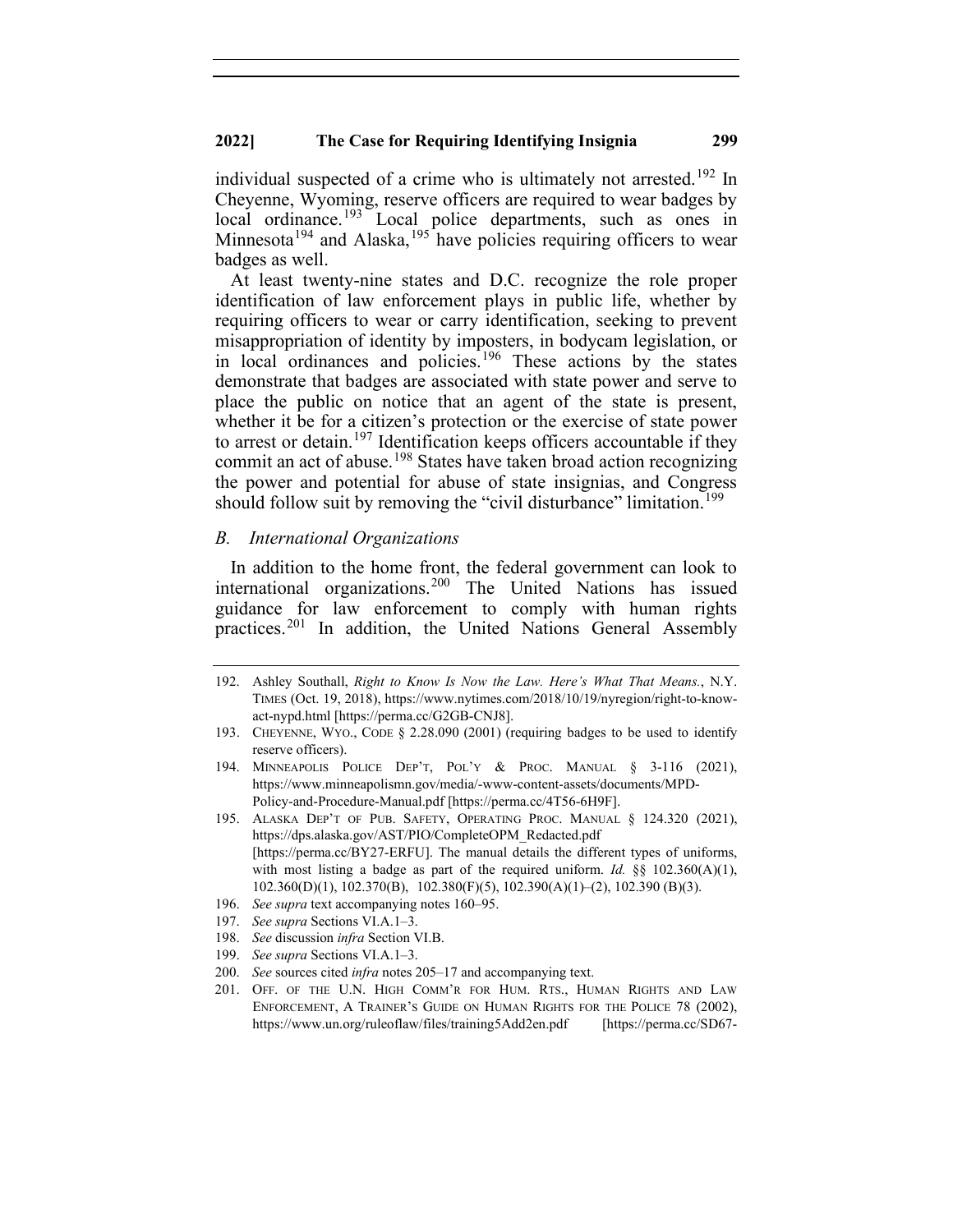passed resolutions indicating law enforcement officers should be identifiable.<sup>[202](#page-26-0)</sup> A primary goal in requiring identification is to ensure accountability of law enforcement to their superiors.<sup>[203](#page-26-1)</sup> The position of the United Nations provides another compelling reason for the United States to expand legislation requiring federal agents to wear identification in situations beyond civil disturbances.<sup>[204](#page-26-2)</sup>

The United Nations Office of the High Commissioner of Human Rights published a training guide on human rights and the police.<sup>[205](#page-26-3)</sup> One of the stated objectives is "[t]o provide information on international human rights standards relevant to the work of police."[206](#page-26-4) In a chapter on transparency, the manual describes practices that are consistent with the international standards of treatment of arrested citizens by detention officers.<sup>[207](#page-26-5)</sup> The model practices require all officers to "[w]ear clearly visible identity badges at all times," so any violations may be reported to a supervising officer.[208](#page-26-6) While these standards are given in the context of prison officials, the theory that law enforcement remains accountable to the individuals the state has detained is consistent with requiring general identification. [209](#page-26-7)

In 1990, delegates of the United Nations convened in Havana as the Eighth Congress on the Prevention of Crime to agree to basic principles on when and how law enforcement officials should use force.[210](#page-26-8) The congress passed a resolution and presented it to the General Assembly, which adopted it.<sup>[211](#page-26-9)</sup> The principles require

- <span id="page-26-2"></span>204. *See infra* notes 205–17 and accompanying text.
- <span id="page-26-3"></span>205. *See* HUMAN RIGHTS GUIDE, *supra* note 201.
- 206. *Id.* at 1.
- <span id="page-26-5"></span><span id="page-26-4"></span>207. *Id.* at 77–78.
- <span id="page-26-7"></span><span id="page-26-6"></span>208. *Id.* at 78–79.
- 209. *See id.*
- <span id="page-26-9"></span><span id="page-26-8"></span>210. *See* LAW ENFORCEMENT BASIC PRINCIPLES, *supra* note 202, ¶ 1.

E5PY] [hereinafter HUMAN RIGHTS GUIDE] ("Wear a clearly visible identity badge at all times.").

<span id="page-26-0"></span><sup>202.</sup> OFF. OF THE U.N. HIGH COMM'R FOR HUM. RTS., BASIC PRINCIPLES ON THE USE OF FORCE AND FIREARMS BY LAW ENFORCEMENT OFFICIALS 2 (Sept. 7, 1990), https://www.ohchr.org/Documents/ProfessionalInterest/firearms.pdf [hereinafter LAW ENFORCEMENT BASIC PRINCIPLES].

<span id="page-26-1"></span><sup>203.</sup> *Id.* ¶ 24 ("[L]aw enforcement agencies shall ensure that superior officers are held responsible if they know . . . that law enforcement officials under their command are resorting . . . to the unlawful use of force and firearms . . . ."); HUMAN RIGHTS GUIDE, *supra* note 201, at 79 ("Require all detention officers to wear clearly visible identity badges to facilitate accurate reporting of violations.").

<sup>211.</sup> G.A. Res. 45/121, Eighth United Nations Congress on the Prevention of Crime and the Treatment of Offenders, ¶ 3 (Dec. 14, 1990) ("Welcomes the instruments and resolutions adopted by the Eighth Congress, and invites Governments to be guided by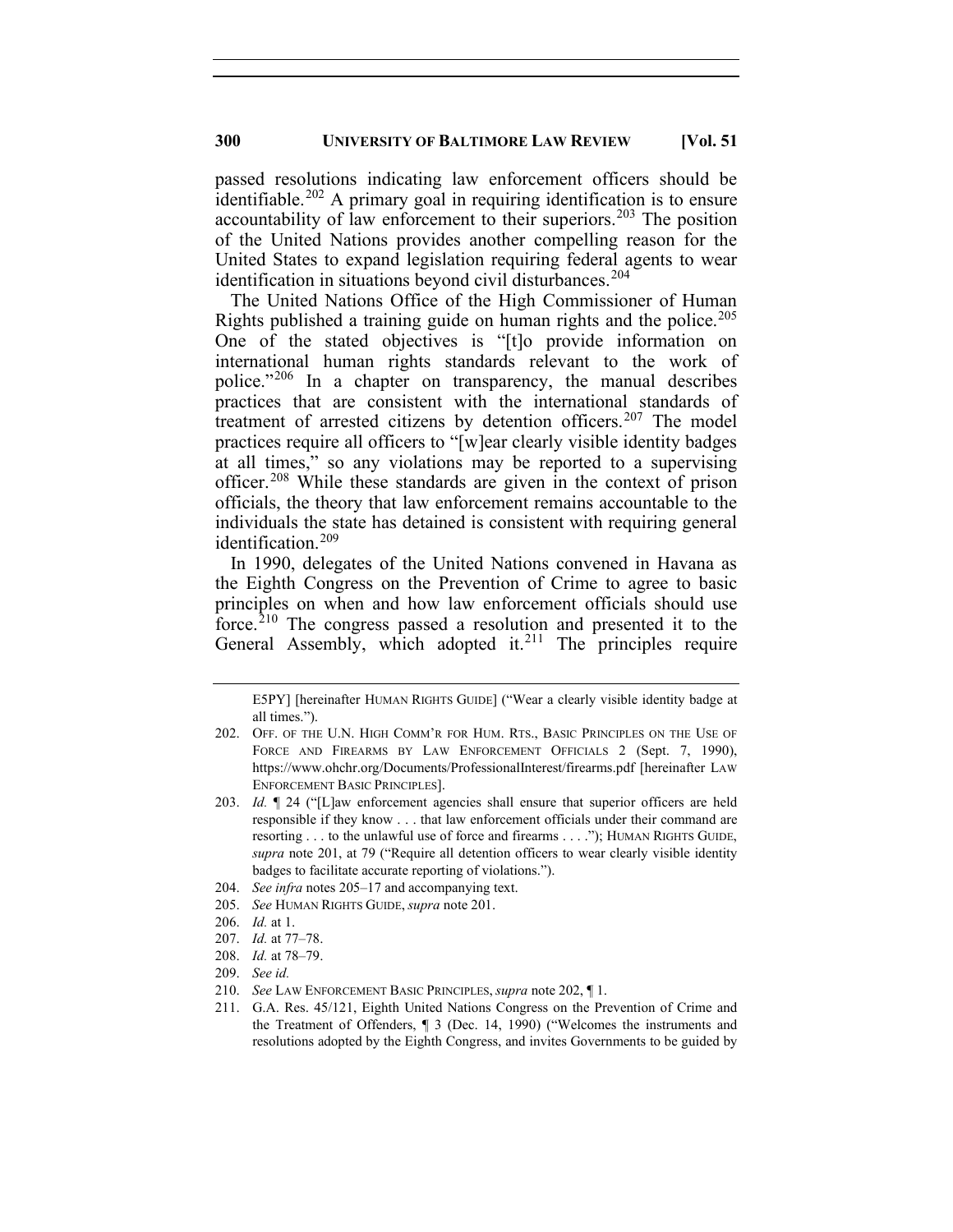violations of use of force measures to be reported to superior officers and demand the government hold superior officers responsible for the actions of those they supervise. $212$  The accountability requirement raises a key practical question: how can law enforcement agents be held accountable to their superiors if the citizenry cannot identify those officers? $2^{213}$  $2^{213}$  $2^{213}$ 

The guidance presumes identification is possible for reporting; but, if occurrences such as the one that happened to Pettibone are repeated outside a response to a civil disturbance, citizens will be unable to identify law enforcement agents who act unlawfully.<sup>[214](#page-27-2)</sup> Unidentified officers cannot be held accountable to their superiors or through the judicial process.<sup>[215](#page-27-3)</sup> Requiring identification of federal officers also reaffirms the central tenets of democracy that the United States has always stood for on the international stage.<sup>[216](#page-27-4)</sup> The United States has been part of the General Assembly since its inception and would disrespect the body and their senior status by ignoring central human rights principles. $217$ 

## VII. DEPARTMENT OF JUSTICE SUPPORTS GENERAL IDENITIFICATION OF LAW ENFORCEMENT

After a police officer shot Michael Brown, an 18-year-old black man, in Ferguson, Missouri, the Department of Justice (DOJ) conducted a civil rights investigation of the Ferguson Police

them in the formulation of appropriate legislation and policy directives and to make efforts to implement the principles contained in them . . . .") (emphasis omitted).

<span id="page-27-1"></span><span id="page-27-0"></span><sup>212.</sup> *See* LAW ENFORCEMENT BASIC PRINCIPLES, *supra* note 202, ¶ 24.

<sup>213.</sup> *See id.*

<span id="page-27-2"></span><sup>214.</sup> *See id.*; Levinson & Wilson, *supra* note 2; NDAA, *supra* note 19, § 723(a).

<span id="page-27-3"></span><sup>215.</sup> *See* LAW ENFORCEMENT BASIC PRINCIPLES, *supra* note 199, ¶ 24.

<span id="page-27-4"></span><sup>216.</sup> *Compare id.*, ¶10 (ensuring officers are held responsible for the unlawful use of firearms), *with* Vitaly Shevchenko, *"Little Green Men" or "Russian Invaders"?*, BBC (Mar. 11, 2014*)*, https://www.bbc.com/news/world-europe-26532154 [https://perma.cc/5UWP-5LK6] (describing accountability challenges stemming from unidentified law enforcement during the Ukrainian crisis of 2014).

<span id="page-27-5"></span><sup>217.</sup> *See* Celine Van den Rul, *Why Have Resolutions of the UN General Assembly if They Are Not Legally Binding?*, E-INT'L RELS. (July 16, 2016), https://www.eir.info/2016/06/16/why-have-resolutions-of-the-un-general-assembly-if-they-are-notlegally-binding/ [https://perma.cc/5CGQ-YMXE]; UNITED NATIONS, GROWTH IN UNITED NATIONS MEMBERSHIP, https://www.un.org/en/about-us/growth-in-unmembership [https://perma.cc/683Z-SP92] (last visited Mar. 6, 2021); LAW ENFORCEMENT BASIC PRINCIPLES, *supra* note 202, ¶ 24; HUMAN RIGHTS GUIDE, *supra* note 201, at 16.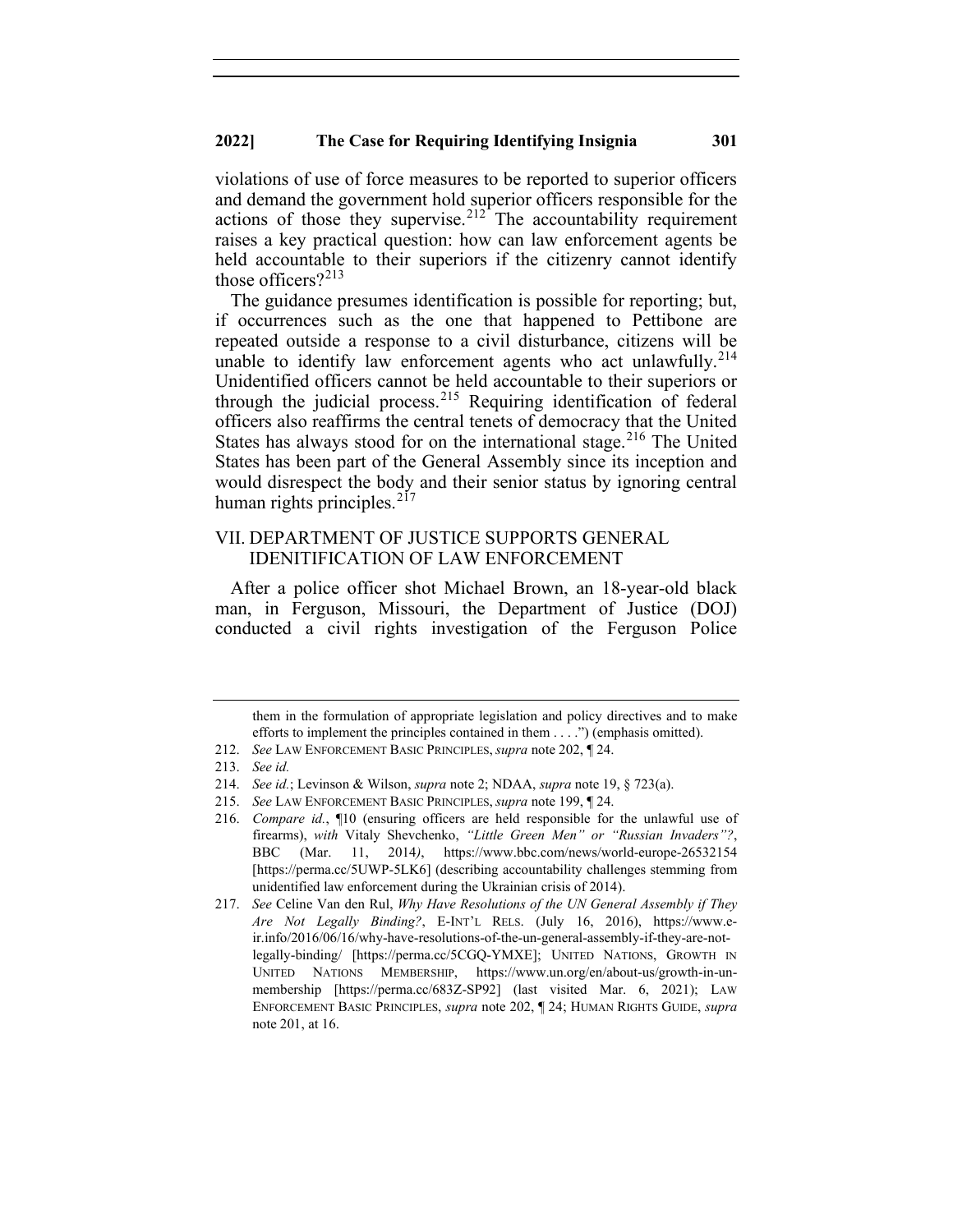Department.<sup>[218](#page-28-0)</sup> The DOJ published a scathing report criticizing the police department's practices and sent a letter giving reasons why local police should wear nameplates.<sup>[219](#page-28-1)</sup> A critical part of the letter states:

Officers wearing name plates while in uniform is a basic component of transparency and accountability. It is a nearuniversal requirement of sound policing practices and required under some state laws. Allowing officers to remain anonymous when they interact with the public contributes to mistrust and undermines accountability. The failure to wear name plates conveys a message to community members that, through anonymity, officers may seek to act with impunity. Further, the lack of name plates makes it difficult or impossible for members of the public to identify officers if they engage in misconduct, or for police departments to hold them accountable.  $220$ 

The letter also encourages the department to enforce the provisions of the uniform policy, which requires nameplates.<sup>[221](#page-28-3)</sup> In addition to this letter and the report, the United States and the City of Ferguson signed a consent decree where the city agreed to "require all [Ferguson Police Department] officers to wear nameplates or nametags as part of the standard uniform" so the public can identify the officers when they interact.  $222$ 

<span id="page-28-0"></span><sup>218.</sup> *See* Matt Apuzzo, *Ferguson Police Routinely Violate Rights of Blacks, Justice Dept. Finds*, N.Y. TIMES (Mar. 3, 2015), https://www.nytimes.com/2015/03/04/us/justicedepartment-finds-pattern-of-police-bias-and-excessive-force-in-ferguson.html [https://perma.cc/F873-K7SF].

<span id="page-28-1"></span><sup>219.</sup> *See* Press Release, Dep't of Just., Just. Dep't Announces Findings of Two C.R. Investigations in Ferguson, Missouri (Mar. 4, 2015), https://www.justice. gov/opa/pr/justice-department-announces-findings-two-civil-rights-investigationsferguson-missouri [https://perma.cc/EQM7-3KUD]; U.S. DEP'T OF JUST., C.R. DIV., INVESTIGATION OF FERGUSON POLICE DEPARTMENT (2015) https://www.justice. gov/sites/default/files/opa/press-releases/attachments/2015/03/04/ferguson\_police\_ department\_report.pdf [https://perma.cc/4USP-9C66]; Letter from Christy E. Lopez, Deputy Chief, U.S. Dep't of Just., to Thomas Jackson, Police Chief, City of Ferguson (Sept. 23, 2014), https://www.justice.gov/sites/default/files/crt/legacy/2014/11/04/ ferguson\_ltr\_nameplates\_9-23-14.pdf [https://perma.cc/YT28-MNT7].

<span id="page-28-2"></span><sup>220.</sup> Letter from Christy E. Lopez to Thomas Jackson, *supra* note 219.

<span id="page-28-3"></span><sup>221.</sup> *Id.*; *see also* Ferguson, Mo., Ordinance 214.02(C)(13) (Jan. 13, 2012), http://www.fergusoncity.com/DocumentCenter/View/2230/Ferguson-Police-Department-General-Orders-?bidId= [https://perma.cc/L4YH-QU8A].

<span id="page-28-4"></span><sup>222.</sup> Consent Decree at 90, United States v. City of Ferguson, No. 4:16-cv-000180-CDP (E.D. Mo. Mar. 17, 2016) ("The City will require all FPD officers to wear nameplates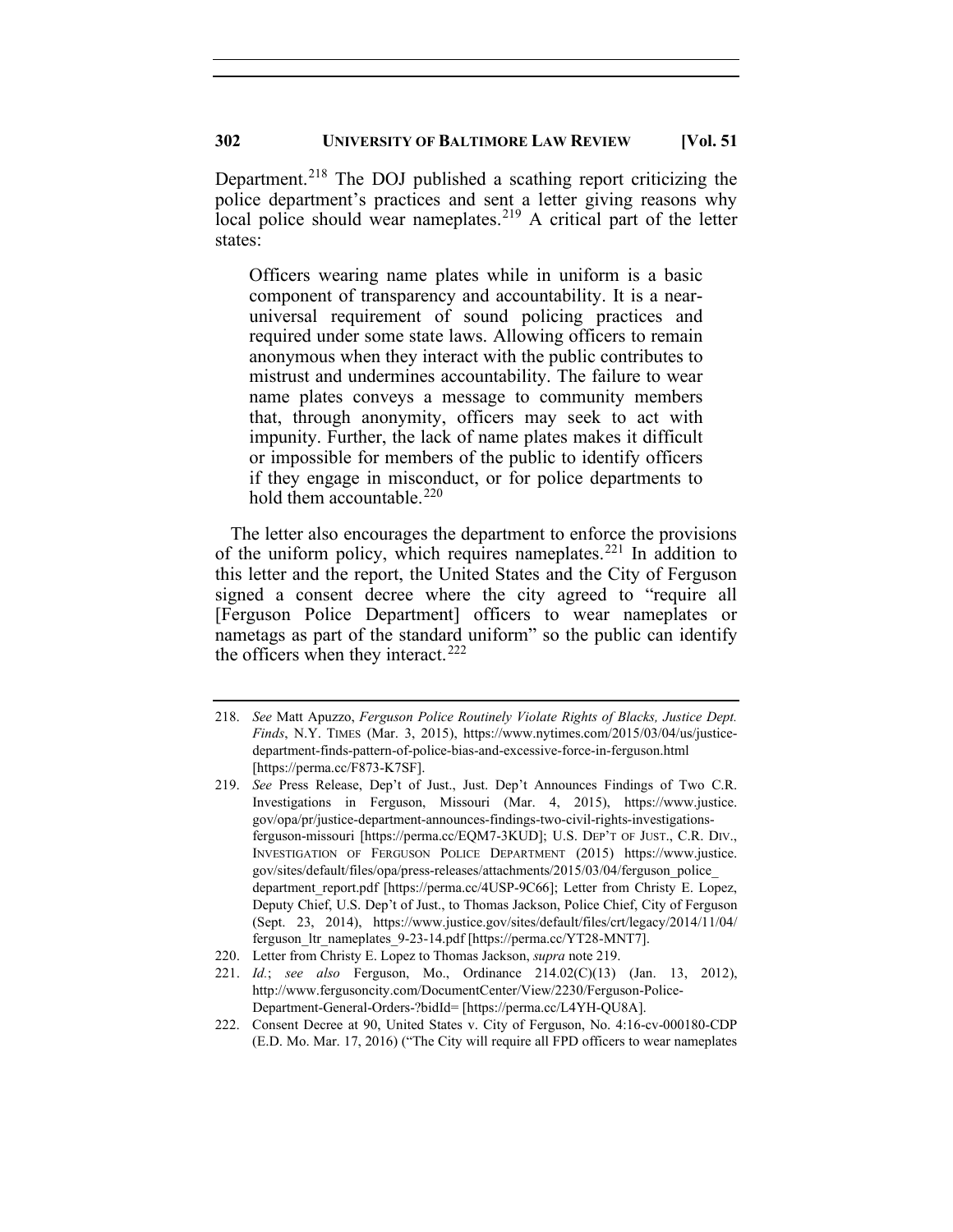Why should the reasons given for requiring local police to wear a nameplate not apply with equal force to federal officers? Why should the requirements only apply in response to civil disturbances?  $2^{223}$  $2^{223}$  $2^{223}$ Transparency, the dangers of anonymity and undermining public trust, and disciplining misconduct are all important when policing the public in any capacity, whether federal or local.<sup>[224](#page-29-1)</sup> The City of Ferguson formally agreed, on the DOJ's insistence, to require officers to wear identification to increase accountability and foster public trust.<sup>[225](#page-29-2)</sup> These same steps should be taken by federal law enforcement agents when they are called upon to perform a police function. The DOJ should require federal officers to do what it demanded of local law enforcement.<sup>[226](#page-29-3)</sup>

#### VII. CONCLUSION

There is ample support for why legislation requiring federal law enforcement to wear identification should be extended to cover any instance of federal officers policing the public. State laws and international human rights guidance indicate the need for accountability and care in ensuring state agents, such as police officers, are properly identified to the public.<sup>[227](#page-29-4)</sup> The Department of Justice investigation and response to the Ferguson Police Department corroborates this stance while emphasizing the need to build public trust and transparency.<sup>[228](#page-29-5)</sup> In addition, expanding the law would be an essential step the Legislature can take to protect constitutional rights.[229](#page-29-6) If Congress does not take action, courts can construe the statute's "respond" language broadly to require federal troops to wear identification whenever they are deployed in connection with "violent occurrences."<sup>[230](#page-29-7)</sup> If Congress wants to take control over the law and not leave it for the courts to interpret, potentially leaving

229. *See supra* Part V.

or nametags as part of the standard uniform that will allow members of the public to identify officers with whom they interact.").

<span id="page-29-0"></span><sup>223.</sup> *See* Letter from Christy E. Lopez to Thomas Jackson, *supra* note 219; NDAA, *supra* note 19, § 723(a).

<span id="page-29-1"></span><sup>224.</sup> *See* Letter from Christy E. Lopez to Thomas Jackson, *supra* note 219.

<span id="page-29-2"></span><sup>225.</sup> *See* Consent Decree, *supra* note 222, at 90.

<span id="page-29-3"></span><sup>226.</sup> *See* Letter from Christy E. Lopez to Thomas Jackson, *supra* note 219; *see, e.g.*, Apuzzo, *supra* note 218; Burch et al., *supra* note 84.

<span id="page-29-5"></span><span id="page-29-4"></span><sup>227.</sup> *See supra* Part VI.

<sup>228.</sup> *See supra* Part VII.

<span id="page-29-7"></span><span id="page-29-6"></span><sup>230.</sup> *See supra* Part III.